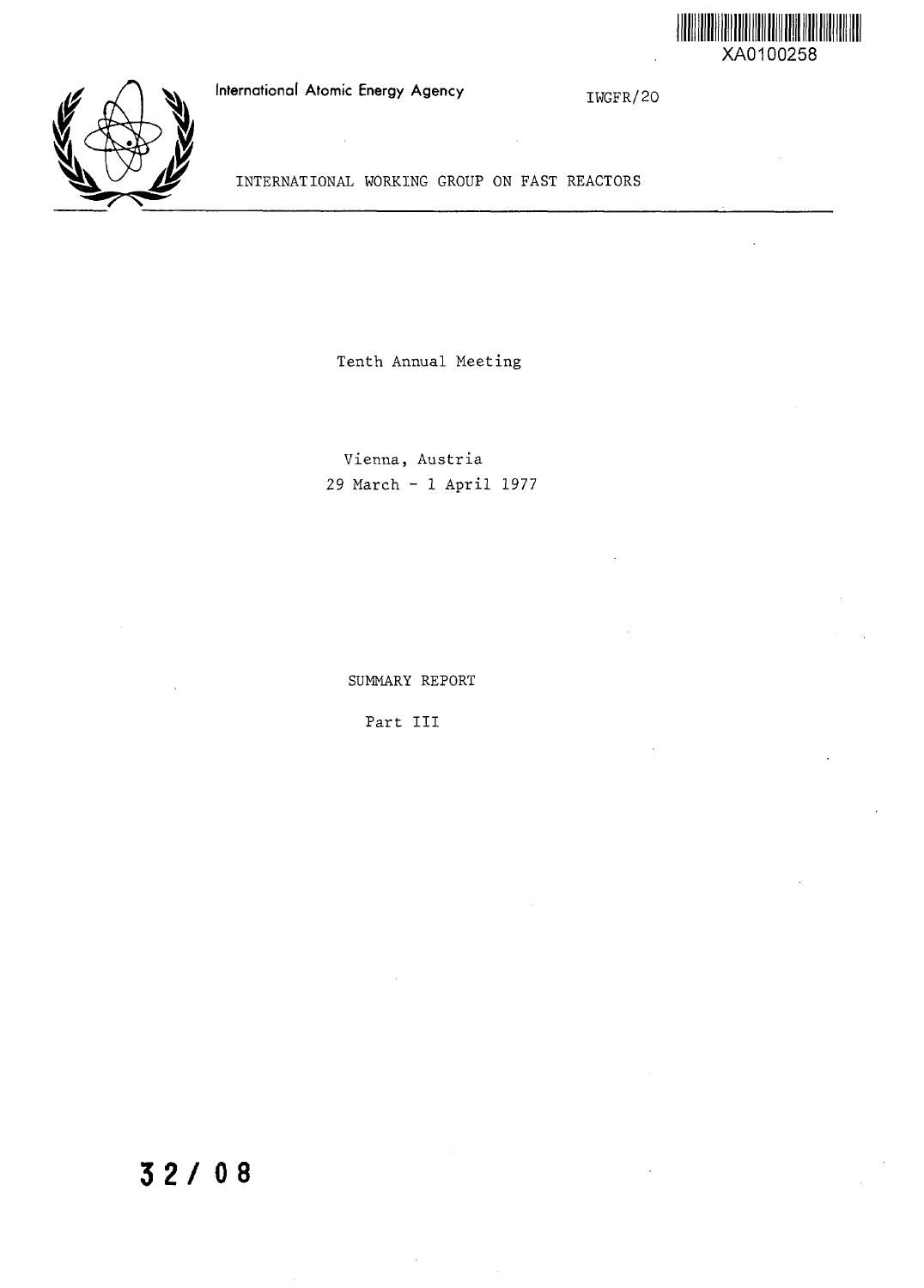Reproduced by the IAEA in Austria November 1977 77-9668

 $\mathbb{Z}^{\mathbb{Z}}$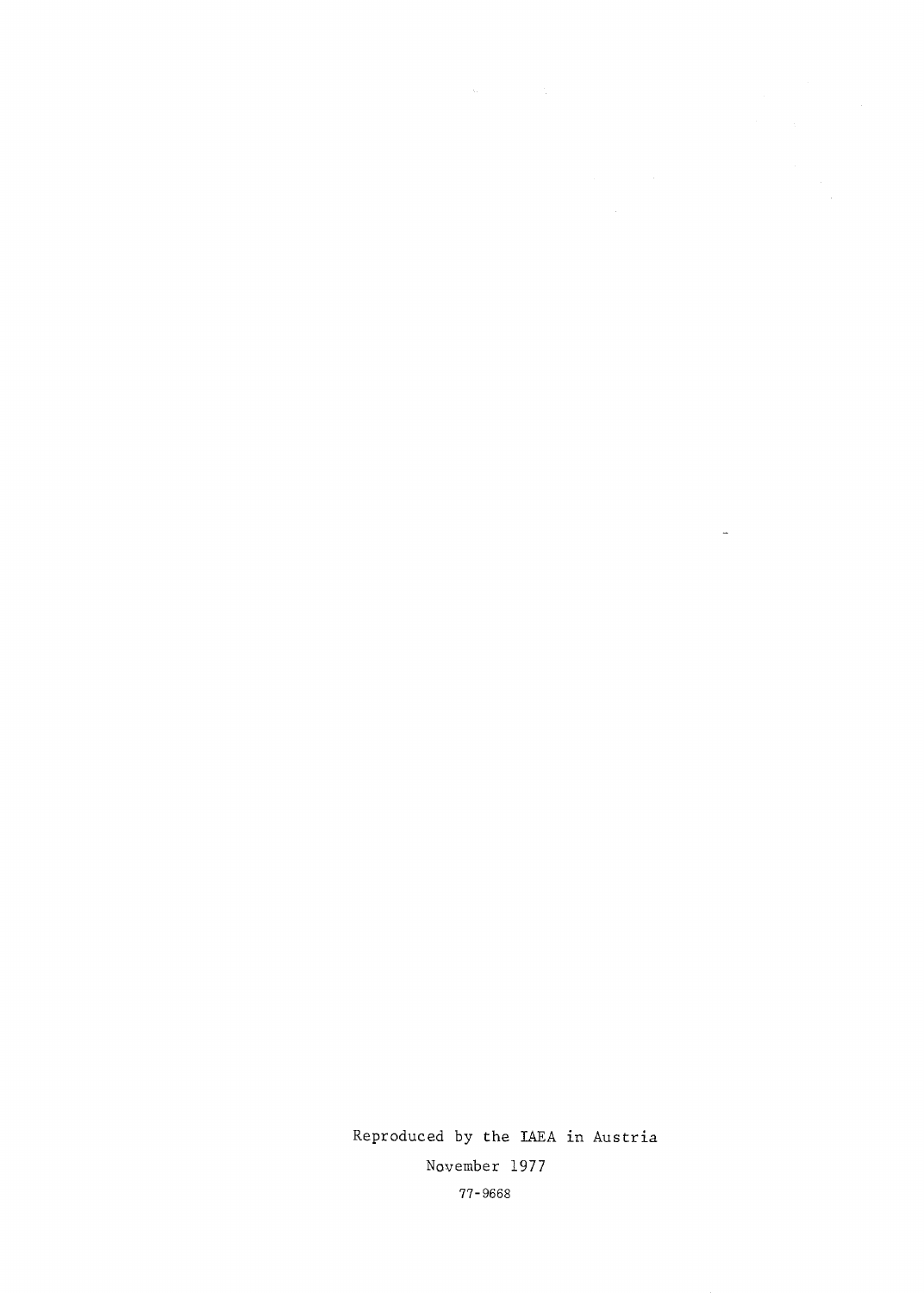### FOREWORD

The Tenth Annual Meeting of the IAEA International Working Group on Past Reactors was held at the IAEA Headquarters in Vienna, Austria, from 29 March to 1 April 1977.

The Summary Report (Part I) contains the Minutes of the Meeting.

The Summary Report (Part II) contains the papers which review the national programme in the field of LMFBRs and other presentations at the Meeting.

The Summary Report (Part III) contains the discussions on the review of the national programmes.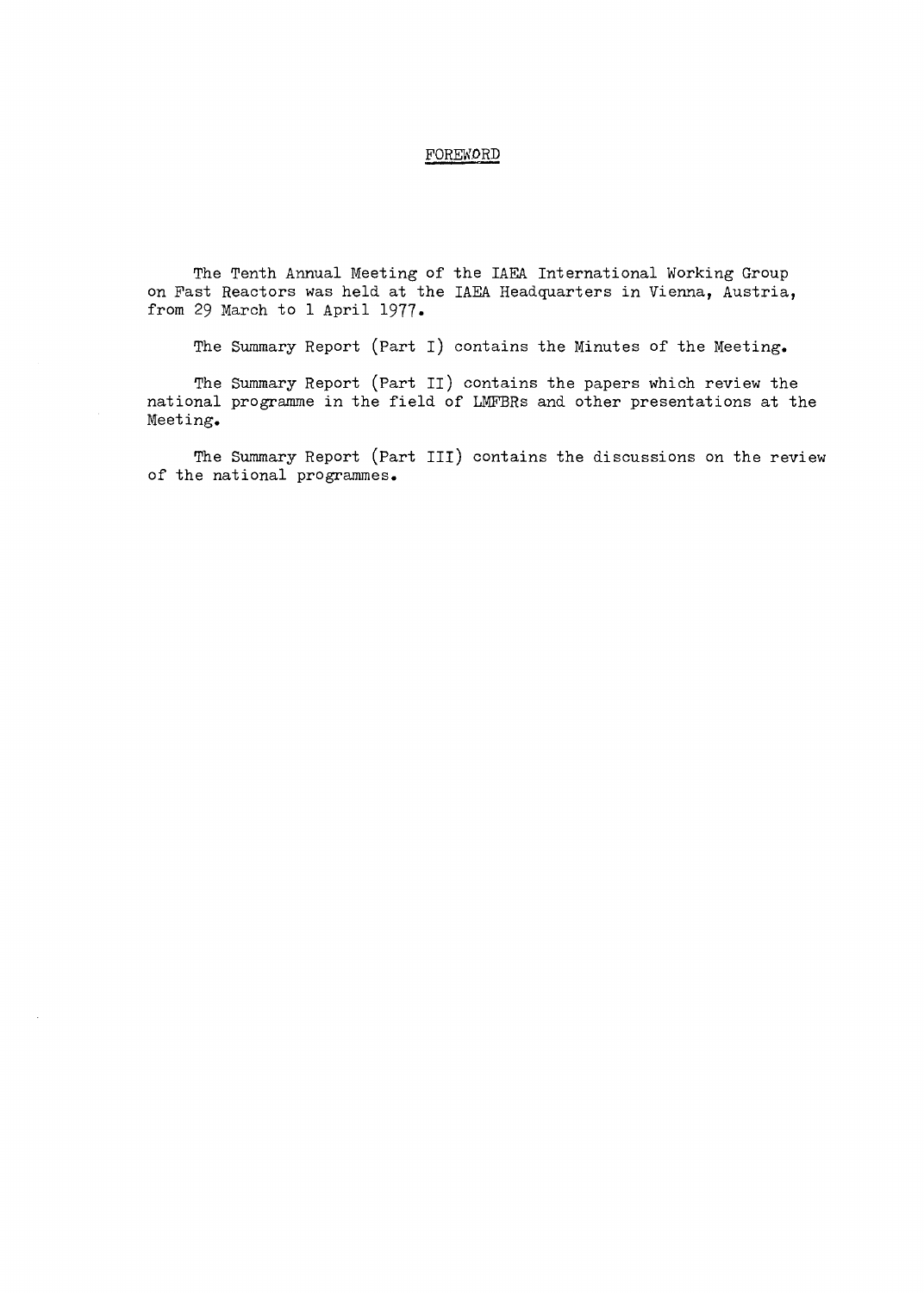## **CONTENTS**

 $\sim$ 

 $\mathcal{A}_\mathrm{c}$ 

## Page

| 1.         |  | Discussion of Dr. Inyutin's presentation                |                |
|------------|--|---------------------------------------------------------|----------------|
| 2.         |  | Discussion of Dr. Yevick's presentation                 | $\overline{2}$ |
| $3\bullet$ |  | Discussion of Dr. Tomabechi's presentation              | 5              |
| 4.         |  | Discussion of Dr. Smith's presentation                  | 6              |
| $5-$       |  | Discussion of Mr. Vautrey's presentation                | 6              |
| 6.         |  | Discussion of Prof. Pierantoni's presentation           | 9              |
| 7.         |  | Discussion of Drs. Däunert's and Kessler's presentation | 9              |
| 8.         |  | Discussion of Mr. Balz's presentation                   | 11             |
| 9.         |  | Discussion of Dr. Royen's presentation                  | 11             |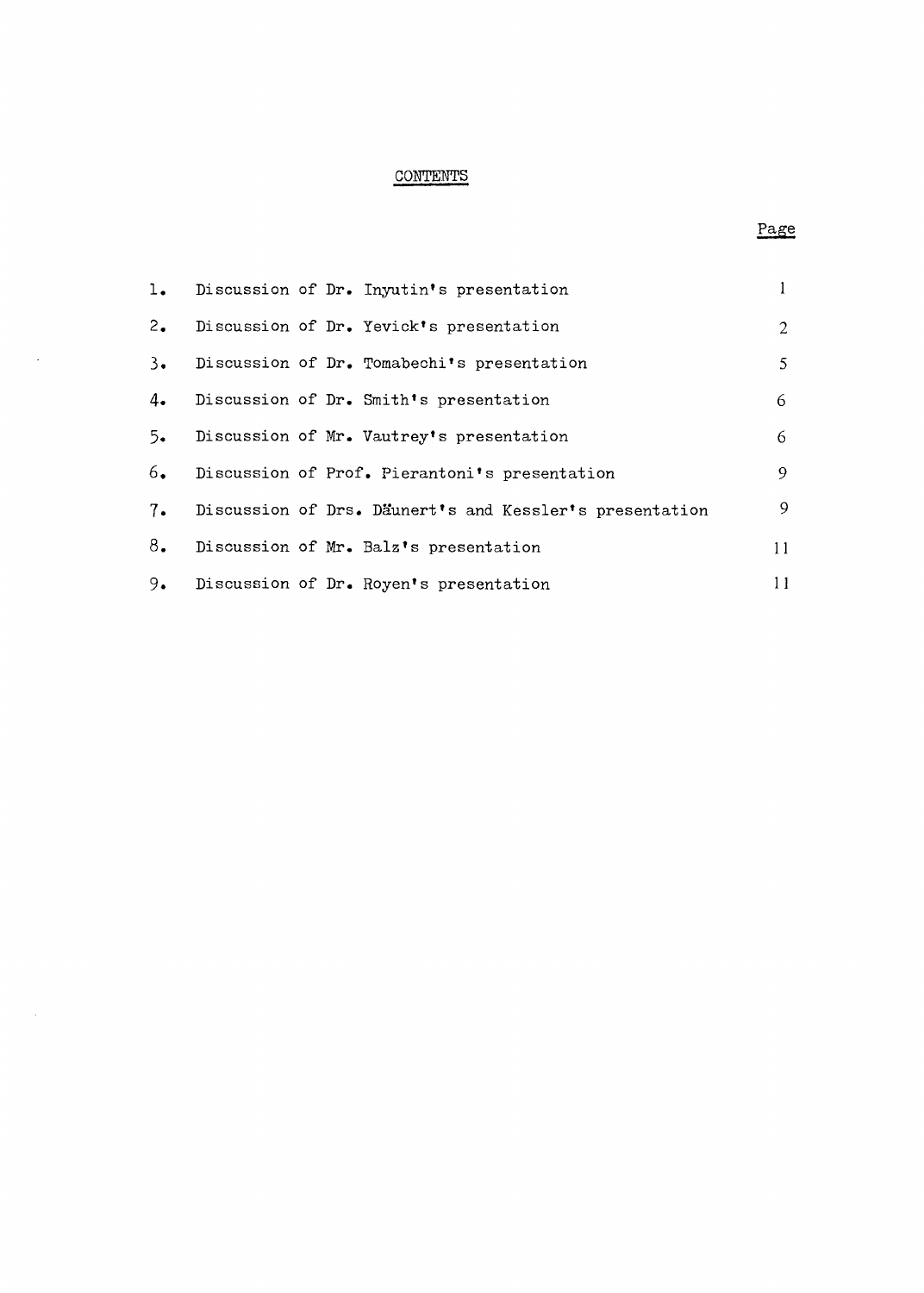#### lo Discussion of Dr. Inyutin's presentation

Dr. SMITH: I would like to ask Mr. Inyutin whether he has any information about the sodium void characteristics of the 3N1-600 and whether there is any concern in the USSR on possible positive components of the sodium void characteristics of such large reactors.

Dr. INYUTIN: I am trying to recall whether we had any discussion which might have given rise to doubts or worries on this issue and I can't remember having any such discussion.

Prof. PIERANTONI: You say that Professor Kazachkovsky in his article was aiming to have in the Soviet Union a serial construction of fast breeder reactors. How many reactors is he looking for?.

Dr. INYUTIN: The article makes the following statement: On the whole, the size of the effort in the fast reactor field is quite extensive and its realization will certainly exceed a five-year programme. But it is within this fiveyear plan period which ends in 1980 we intend to make decisive steps and to lay a strong foundation for the extensive development of commercial fast reactors.

Now, about the number of reactors within its series - the notion of a series in Russian begins with the number three. In addition you can consider this article as something controversial becuase in my official presentation I drew your attention to a certain delay in the construction cf the BK-600 reaotor in connection with certain steam generator problems. In this article Professor Kazachkovsky is promoting the desirability of increasing our stepping up efforts in the introduction of fast reactors which will in turn speed up the resolution of certain problems that we have been having.

Dr. KESSLER: As far as I remember the reactors BN-350 and BN-600 are fuelled by the uranium oxide cores, Will the reactor BN-1600 have uranium oxide core or Plutonium mixed oxide cores?. If it has a plutonium oxide core, could you elaborate a little bit on your plans on the fuel cycle, which means plutonium oxide refabrication and reprocessing.

Dr. INYUTIN: Both the BN-350 reactor and the BN-600 reactor are loaded primarily with uranium oxide. We are expecting to use a mixed fuel in our subsequent chargings. However, as your question implies, Dr. Kessler, this will depend on how successfully and quickly we can resolve the questicn of the fuel cycle. In my view this is now "a problem of the century" and it is of interest to all countries in the world.

Mr. VAUTREY: Mr. Inyutin, you talked about steam generator problems and. the time delay in connection with the BN-600. I believe that you made direct reference to the snags which you experienced with a steam generator problem involved in the BN-350 reactor. Perhaps you could give us certain additional information on this problem. What are you going to do about the BW-600 steam generator?- Are you going to modify it completely?. Are you going to have a problem with the recycling of the steam generator for that particular reactor of the BN-600?.

Dr. DffUNERT: We had a possibility to see BN-350 last summer where we had been told that some of the steam generators had been replaced. I remember that two of the steam generators are of the original type, as you mentioned in your presentation, and what about the other one?. I think this is directly linked also to your question, Mr. Vautrey, concerning steam generator experience and  $BH-350.$ 

Dr. INYUTIN: Possibly this question remains somewhat unclear because I mentioned it in various points in my presentation. I'll repeat a bit of what I then said.

1

We are doing intensive work directed at finding ways and means of increasing the reliability of steam generators. I have indicated the lines along which this work is being carried out.

In the case of the BOR-6O reactor, we tested steam generator models. The steam generators were both of USSR and Czechoslovakian design. All of this indicates that we are putting forward a major effort in attempting to search out the right materials and right designs of steam generators. We have intensively analyzed the operation of such steam generators.

In the case of the BN-350 reactor, as already noted, one steam generator has been operating successfully from the very start of operations, whereas three other steam generators were put into operation after overhauling and in 1976 they likewise operated without any failures whatever. The fifth loop did not function the whole year round. It was somewhere round the beginning or towards the middle of 1976» when the steam generator was fixed at this loop. So to sum up, the four afore-mentioned loops worked during the course of the whole year. However, the fifth loop hasn't functioned for a whole year. I also pointed out that we are considering the question of gradual replacement of steam generators operating on the 3N-350 reactor by modular type steam generators built for us in Czechoslovakia.

The reason for using modular steam generators is, as I already pointed out, they are more convenient when you have to deal with an emergency situation. However, this does not mean that we are going to rest on this design. Modular steam generators are going to be used as an intermediate solution. We are doing some work on the design of another type of steam generator. In my paper I mentioned, for example, the reverse steam generator. We intend to install in the BOR—60 reactor a model of a steam generator for the BN-600 reactor which constitutes a straight pipe design.

Summing up I should like to say that the situation, as you can see, is far from being simple and we are attempting to resolve the problem by all means available to us, including by way of international cooperation.

Dr. DAUNERT: Speaking about the time delay for the schedule of  $BM-600$ , to what dates are you referring?. We learned in summer last year that the start-up of BN—600 was not so clearly defined. Time delay means start—up now in what year?.

Dr. INYUTIN: The delay in the start-up of the BN-600 reactor is connected in addition to the steam generator problem with a delay in the production of a number of basic uieces of equipment for this particular nuclear station.. We know that all these factors are interlinked. If we don't have a reliable steam generator, as yet, our managers are not pressing industry to install the equipment as quickly as possible. I have no specific date which I could mention as the commissioning date for the BW-600 reactor.

Dr. KESSLER: I have some more questions on the core of BN-1600 reactor. The first question: Is this a two-zone cylindrical core?. And, the second related question: If I look at the maximum neutron flux of  $10^{10}$  and the burn-up - do you know by chance the maximum rod power?.

Dr. INYUTIN: I don't recall the exact figure but I think a maximum value is something in the order of 500 W/centinatre.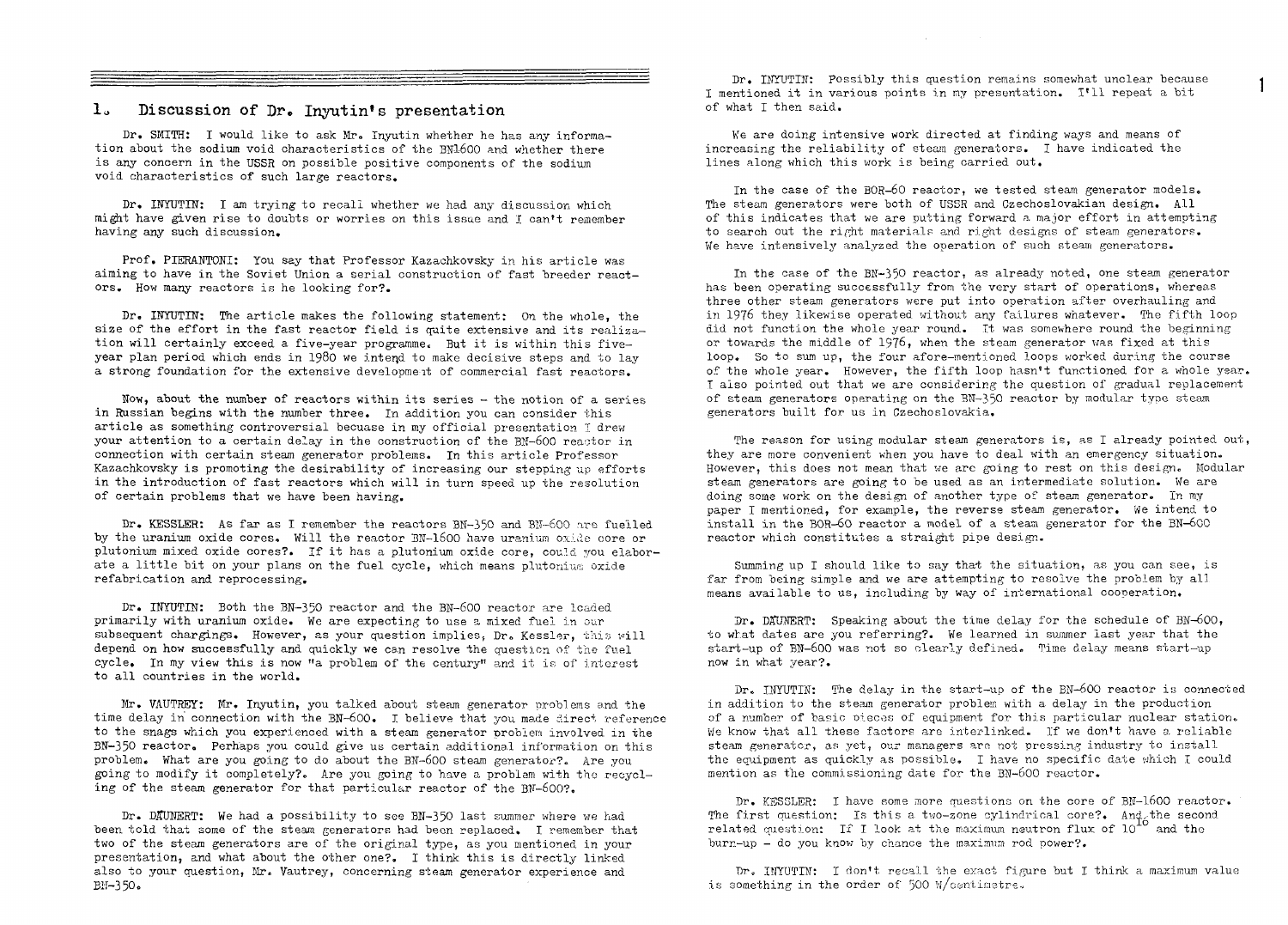Dr. KESSLER: The reason why I am asking is, the neutron flux seems surprisingly high to the reactor core concept of this size and what I would have expected is something like  $(5 \text{ to } 6) \times 10^{15}$  for the neutron flux.

Dr. INYUTIN: The loading in some of the variants is of the two-zone type. You are quite right in your supposition. Further details you'll get in Salzburg at the next conference.

Dr. SMITH: I have a few more questions to ask. One is on the BN-1600 you mentioned the desirability of thick breeder zones. No doubt, you have several different studies but have you any idea on what the optimum axial and radial breeder thickness is?.

Dr. INYUTIN: The term "thick breeder zones" quantitatively speaking ought to be understood as follows: The breeder zone ought to be of thickness from 30 to 50 cm. An optimal thickness depends on the specific design of the core and breeder zone, and any figure within this range that I've just mentioned can always be argued about because the optimal value does depend on specific designs.

Dr. SMITH: You mentioned when you were discussing corrosion by mixtures of sodium hydroxide and sodium the presence of a temperature threshold -  $I^{\dagger}$ m afraid I didn't completely understand the translation. This was a threshold of corrosion which was due to a transition from a heterogeneous reaction to a homogeneous one and perhaps you could explain that.

Dr. INYUTIN: Well, in my presentation I said the following: The presence of a so-called temperature threshold for the interaction of sodium hydroxide with sodium is due to a transition from a heterogeneous reaction to a homogeneous reaction. What does this signify?. Previously, the variation of the interaction rate was attributed to the influence of the temperature on the chemical character of this interaction. Our scientists found that the reaction threshold is attributable rather to the fact that up to a certain temperature value the sodium hydroxide is present in localized formations and it was at the surface of these local formations that interaction with sodium occurred. As the temperature increases, however, the sodium hydroxide tends to dissolve and the surface of interaction increases. I'm not sure that I'm using the right term when I say "dissolve". In other words, the reaction threshold is due not to the effect of higher temperatures on the chemical interaction of the bends, but rather to the alteration of the physical state of the material which, in turn, results in an alteration of the reaction rates.

Mr. CICOGNANI: I have two questions for Mr. Inyutin. The first question: You mention the carbide experience carried out on BOR-60 reactor. Could you tell us what relevant solution did you adopt for the thermal bonding. Is it helium or sodium bonding?. And the second question which is a little in line with the question posed by Dr. Kessler: I have perceived that a paper will be given in Salzburg at the forth-coming conference explaining this very high value of flux in the reference BN-1600 reactor. So, I will limit my question to this point. If we take together this very high flux 10<sup>16</sup> with the rather high figure in the burn-up this means that the integrated dose on the cladding will be pretty high. Does this mean that you are confident to solve the problems connected with the structural materials which perhaps would be very high with such big value of fluence?.

Dr. INYUTIN: As regards the question concerning the carbide fuel I said that we do not have a final recommendation, as yet, and that is why we are conducting studies along both of the lines you mentioned. Wow, as regards the core of the BN-1600, I do understand your concern but the BN-1600 reactor is not a demonstration reactor. It is a reactor which is thought of as a prototype for a commercial breeder and that is why we are presently looking

for ways of producing a core which would be highly reliable. But, as you can see, the fuel elements of the  $BN-350$  reactor are operating in a satisfactory way. Apparently, if we modify this somewhat we will be able to produce some good fuel elements for the BN-1600 as well. In any case in creating the BN-1600 we are doing everything possible to ensure the reliability of its core. I would like to note that I have listed the characteristics of just one of the variants.

#### 2. Discussion of Dr. Yevick's presentation

Dr. SMITH: I was wondering on the resolution of the Clinch River containment arguments and discussion to which Dr. Yevick referred, if he could submit more details about what the final view on the magnitude of excursion release and strength of the containment turned out to bs and things like core catchers and so on. What is the overall position?.

And could I ask then a more general question?. When you were talking of the NRC and particularly the first section of the NRC analysis branch, you mentioned codes such as ZIMMER and Supper System codes. Is the feeling in the States that the licensing authorities are likely to accept such codes or the outputs of such codes as playing a very important part in safety analysis or are they going to require rather more simple overall rules, requiring physical upper limits and so on which is a tendency of the licensing authorities in the UK?. They are not too interested in these codes, but ask what is the physical upper limit?.

Dr. KESSLER: I would like to see a little bit of more detail on the new containment concept. Could we see the third last slide on the containment in the Clinch River where this kind of inner containment surrounding the vessel cover and some others?. I guess you had also in there some kind of a core catcher.

Dr. YEVIGK: In selecting the CRBRP Structural Design Basis (SDB) pressure loading, the project examined a spectrum of CDA scenarios which included core hydrodynamic disassembly. The project selected its SDB loading at a level where "significant deviation from observed physical phenomena must be assumed" in order to calculate loadings which approach the SDB level. The SDB loading, as derived in Appendix F of the PSAR, is based on fuel vapour expansion from a core having an average temperature of 48OOK. If expanded to one atmosphere, the work-energy released would be 661 MW-sec, a number which is generally used as an identifier for CDA energetics magnitude. The project evaluation is that CRBRP primary containment has sufficient energy absorption capability to assure structural integrity under the SDB loading.

URC is requiring that secondary containment integrity must be provided for at least 24 hours following a CDA. One of the functional requirements which BRC has specified for portection of secondary containment is a 1200 MW-sec SDB loading.

#### a. 1200 vs. 661 MW-sec SDB

The project has appealed the 1200 MW-sec requirement. Current indications are that future R&D on CDA energetics will provid  $\overline{\phantom{a}}$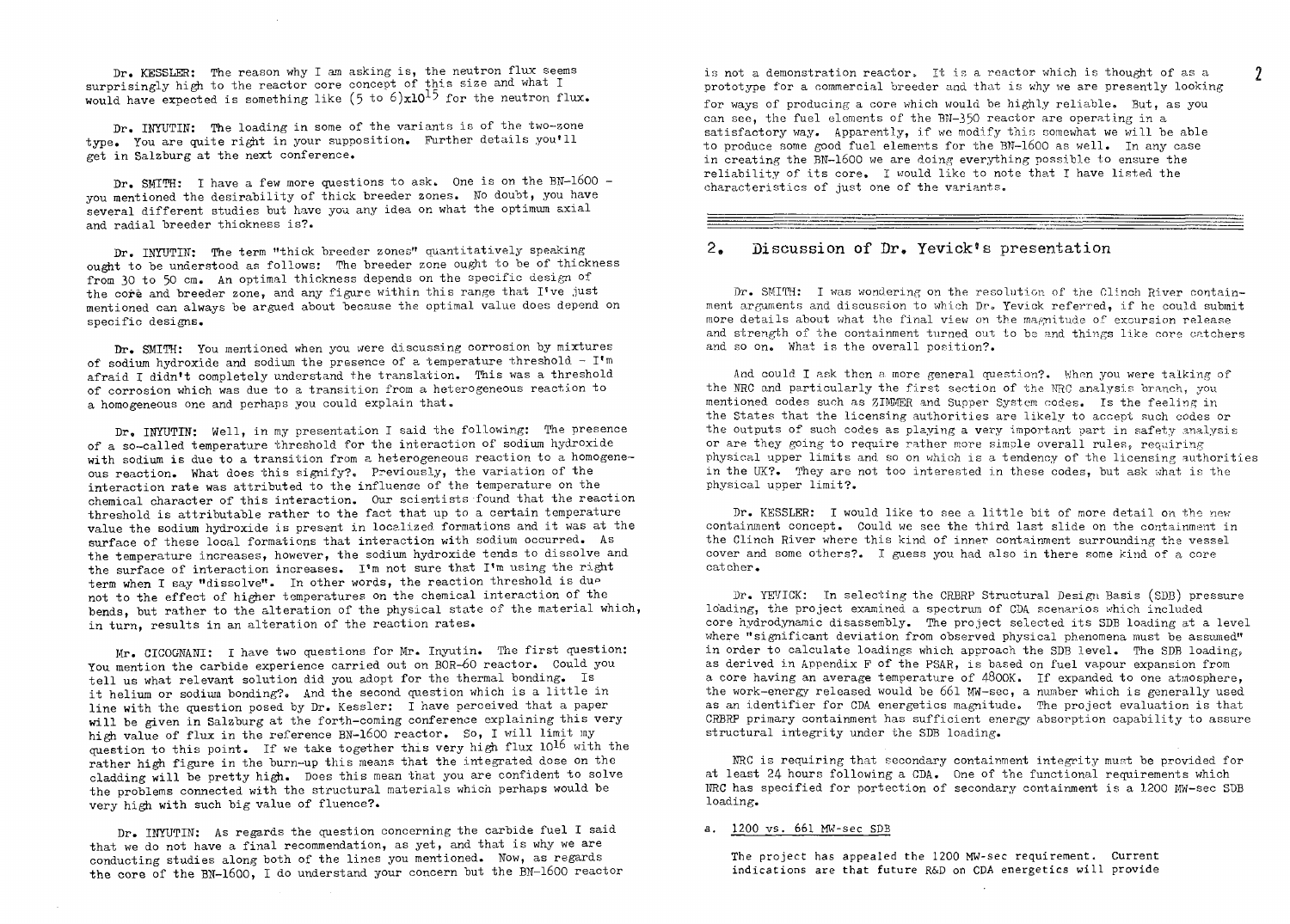a solid basis for allowing NRC to reduce the SDB requirement to something between 661 and 1200. Recent scale-model tests have provided data which demonstrates primary containment integrity at 661 MW-sec and an additional capability to absorb 200-300 MW-sec more. Thus, it is very likely that no engineered barrier or device will be required to protect secondary containment from CDA-generated missiles.

#### b. Core-catcher

It appears very likely that an engineered core retention device will not be needed to meet NRC requirements. Current licensing requirements can be net by a combination of design features and an understanding of the containment response to core melt-through. Five features which provide assurance that requirements can be met are: (1) a dual containment scheme, (2) a vent/purge capability for the containment atmosphere, (3) an effluent filtration system, (4) a containment heat rejection system, and (5) an improved understanding of the containment conditions following meltdown. Additional information on each of these features is provided below:

- (1) Containment Design: The current containment design consists of an inner, free standing, low leakage steel building (built to ASME boiler and pressure vessel standards) surrounded by an outer concrete shell which provides protection from external missiles. The annular region between the two can provide holdup of material leaked from the inner containment and is normally kept at a negative pressure so that uncontrolled leakage to the environment cannot occur.
- (2) Vent-Purge System: Equipment to enable venting the **inner** containment atmosphere when pressures reach unsafe levels is provided to preclude containment failure from over pressure. A purge system which permits dillution of flammable/explosive gases in the containment to safe **levels** is also provided. This assures that hydrogen explosions will not occur in the containment. Instrumentation **and** actuation devices to monitor and control containment atmosphere pressure and hydrogen concentration are **also** part of the current design.
- (3) Effluent Filtration System: Effluent from the vent/purge system will be cleaned by an emergency containment air cleaning system prior to release to the environment. The specific type of filtration system has not been firmly selected but a number of feasible alternatives are under consideration. A venturi scrubber and wetted fiber filter are likely candidates.
- $(4)$  Containment Heat Rejection: A heat rejection system, which consists of air circulation equipment to move and direct outside air through the annulus and over the outside of the inner steel containment shell, is provided in the current design. This system can carry heat from the inner containment, thereby reducing inner containment pressures.

(5) Accident Conditions: An improved understanding of the thermal properties and behavior of concrete at elevated temperatures contributes to our assurance that licensing requirements can be met by the current design. The release of water and  $CO<sub>2</sub>$  from heated concrete along with hydrogen formation and auto-ignition characteristics **has** enabled improved assessments of the containment response **to a core** melt-through event. These assessments indicate acceptable consequences.

#### 4. Contribution of Sodium Vapor Pressure to CDA Loading

Sodium vapor is considered to be an extremely unlikely possibility as a primary CDA working fluid. This is due to the extensive evidence available which supports the theory that large scale., energetic thermal interactions between oxide fuel and sodium are very low in probability. Fuel vapor is now considered by both **the** project and NRC as the only primary source of working fluid available to do substantial work. It is possible for sodium entrainment **and** vaporization to affect the work-energy **output of a fuel vapor** expansion, but the effects have been shown to be minimal **and in** most cases tend to reduce the work-energy.

#### 5, Utilization of Computer Codes for Licensing

Computer codes are used extensively **by the project to support their** analysis of CDA consequences. **These** codes **have become the focal** points over the debates between **the project and NRC as to the** accuracy and adequacy of safety **analysis. We believe that NRC will** increase their reliance on codes **in** the **future as they develop their** own for the purpose of independent confirmatory assessment.

In response to Dr. Smith's question, we believe that codes will continue to play an important role in licensing decisions **and** safety analysis by NRC. They provide extremely valuable tools **for** performing sensitivity studies and risk evaluations which can be used as a basis for rational safety evaluations.

We have come much too far in our understanding of CDA phenomena **and** our ability to calculate these phenomena in fast-running, economical computer codes to revert to a arbitrary decision-making based **on** requirements for upper physical limits. On this point, we **and the** U.K. are in fundamental disagreement. It comes down to a basic decision on.the use of tools which, although not perfect, **can** provide considerable insight to a difficult evaluation process.

Dr. DEUNERT: Mr. Yevick, this is not so much a question from myself to the technical content of your paper. You know that **we are all more** or less affected by discussicns going on in your country. I **did** not **see** in your paper any table about the budget of the **next fiscal year.** Otherwise, one can read in the newspapers'for instance **that the budget** is decreased by \$200 million for the next fiscal year. **Could you give us** some details how to read the new budget, if you **would like to do so.**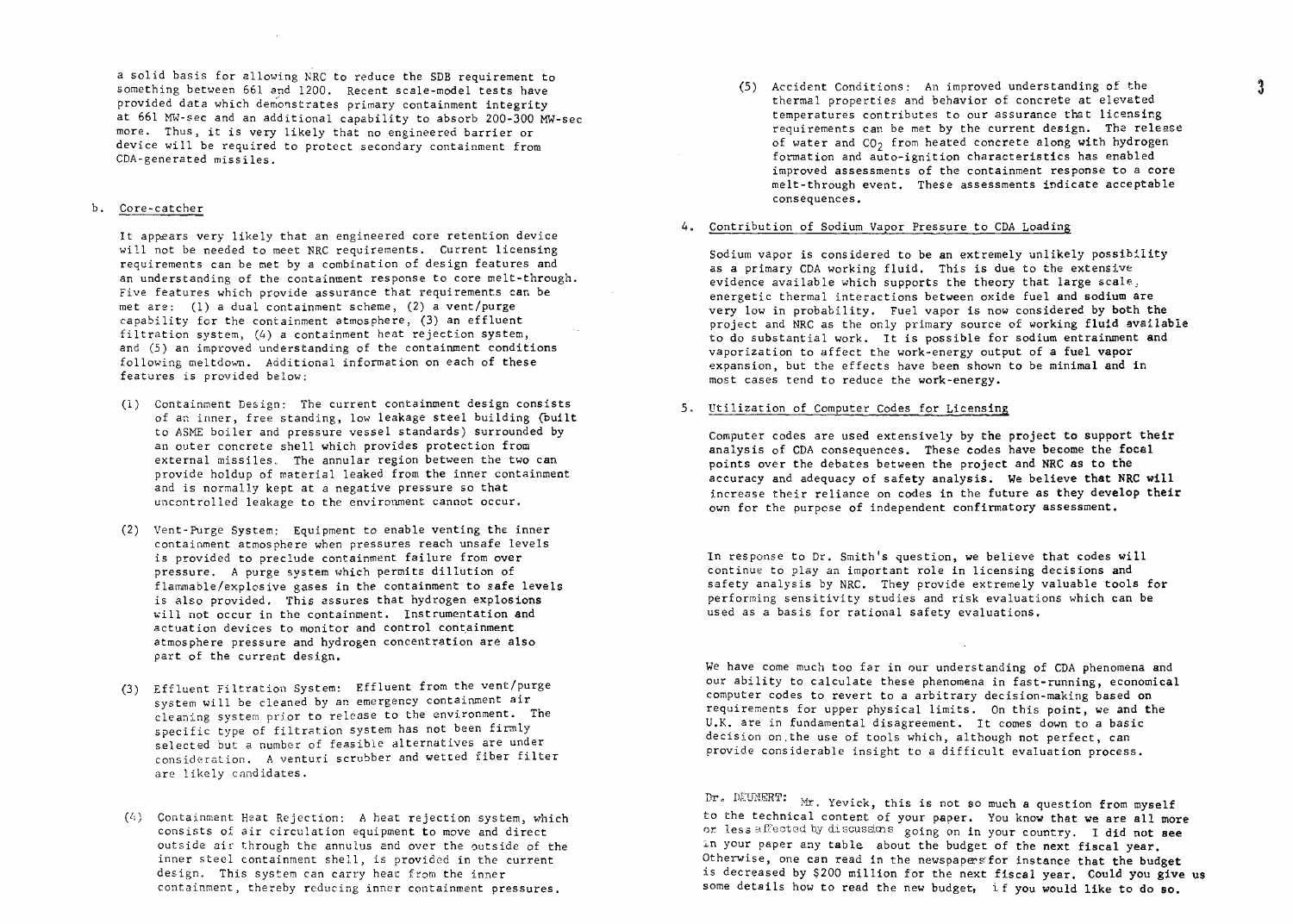Dr. YEVICK: In the summary a statement is made that the fiscal year 1978 budget is \$656 million and then proceeds to indicate what this budget of \$656 million will do. In other words we will complete FFTF. Clinch River will continue at a slower pace. The start of the major construction would be delayed which would impact the 1984 startup date. Ease technology support will continue. Conceptual design activities for the next reactor project, the PLBR will be terminated by the end of the fiscal year 1977.

As you well know, there is a large steering group that was appointed by the President and his advisor, Dr. Schlesinger, to review the LMFBR with five sub-groups reporting to the steering group. The steering group is headed by Mr. Thorne who is now the Acting Assistant Administrator for Nuclear Energy. Members of the steering groups are:

- R. D. Thorne, ERDA-Chsirman of SG
- T. G. Ayers Chairman, Commonwealth Edison, Chicago
- M. T. Benedict Professor MIT
- T. D. Cochran
- F. L. Culler Deputy Director, ORNL
- J. L, Everett Fresident Philadelphia Electric Co.
- F. Von Hippel Professor Princeton
- R. V. Laney Deputy Director. ANL
- C. Starr President EPRI
- R. E. Train
- C. Walske President, AIF
- R. H. Williams Professor Princeton

There are five sub-groups covering various aspects such as cost of CRBR, should Clinch River continue, LMFBR commercialization, facilities, and fuel cycle. The steering committee will report to the President by April 8 as to their recommendations on the various scenarios at which they are looking. The scenarios are: continue with the program; to slow the program down; to cancel Clinch River; or to bypass Clinch River with a modest size commercial prototype large breeder. There is a whole series of scenarios and it is difficult to predict what is going to happen. It appears that the United States is set to go the non-proliferation route of non-reprocessing.

Dr. DAUNERT: Mr. Yevick, I think we are all very well informed because we are very much interested from our own point of view on what is going on in your country. I am experienced in reading budgets. My question was a little bit simpler: Was the budget reduced due to the fact that you had not been able to spend more money for Clinch River or was the budget reduced generally for this specific project and the work has to go slower?.

Dr. YEVICK: The work has to go slower.

Mr. LARRIMORE: The plutonium supply for the continued operation of FFTF what is the situation on that?.

Dr. YEVICK: We already have up to four cores that will be delivered. To continue operating the FFTF will require further provision for the fuel cycle.

Prof. PIERANTONI: You underlined in your report that in the States you have about 150 nuclear units still in construction or in order for 163,000 MWe. I do not understand how you are really considering the possibility to stop reprocessing with so large a number of nuclear power stations being in construction in the States.

Dr. YEVICK: The proposition is to store the fuel.

Prof. PIERANTONI: In Italy we are now facing the possibility of storing the fuel and we have seen that it is very expensive to store fuel **only** for five to ten years and for three small units. I think to store **fuel** for about 200,000 MWe will be a very large job.

Dr. YEVICK: I agree.

Dr. DAUNERT Mr. Pierantoni, I think it would be worthwhile to concentrate on our LMFBR programs and I feel that Mr. Yevick is not in a position to give you answers which for the time being do not exist in the **United States.**

Dr. INYUTIN: I don't have so much a question as a comment to make. At one time I was very satisfied when I read the following U.S. conclusion on accounts on environmental program for the LMFBR - the time has come in **the** U.S.A. to stop the discussion of the question, whether we need **fast breeders** or **not** since this discussion is really under way among a wide public **and** it is not sufficiently qualified in its nature and it just does **harm to the** national economy by slowing down of the necessary energy program **and** it is now time to stop the discussion of this question. Today, **unfortunately,** I heard that you are having a revision of the question of **whether the fast** breeders are necessary or not for the development of the **energy program.** This is the comment I wanted to make.

Dr. SMITH: There was a comment, I think, in connection **with FFTF on remote** inspection of welds. This is an important question for fast **reactors which** wish to operate for 30 or, I think, 40 years, which Mr. Yevick **mentioned.** What sort of inspection had Mr. Yevick in mind here? **Is this initial** inspection, inspection after 20 years operation and how is this **inspection** done?

Dr. YEVICK: It appears at the present time inspection is **visual utilizing a** television camera. I have not heard of any plans for FFTF **to use other** inspection means. The under sodium scanning device **which** will **be tried out** in the FFTF will be of some help internally, but mainly as **a scanner for** obstructions and not an inspection device.

Dr. SMITH: On the SLSF you mentioned, I think, that there have been two tests carried out. I do not think that I have heard **the results of the** second test. Were there any particular interesting points?

Dr. YEVICK: The primary objective of experiment **P2 was to investigate the** consequences of a hypothetical unprotected FTR flow **coastdown accident** caused by the abrupt loss of **all** pumping power. **Mode of element failure,** fuel motion (dispersion and slumping), extent of fuel-coolant **interaction,** and coolant response were among areas of particular **importance addressed** by this test of nearly fresh ( 0.57. Bu) **fuel in a** high **power** FTR **subassembly.** The start-of-life simulation **permitted an investigation of these phenomena** without influence from the presence of high-pressure plenum fission gas. Simulation of the flow coastdown at start of life provided information that will be supplemented by the P3 and P5 tests with progressively **larger** numbers of fuel pins. The information gained will also provide **a basis for** assessment of the significance of certain nonprototypic conditions in the TREAT experiments.

The P2 subassembly is a 19 element bundle of FTR type fuel elements.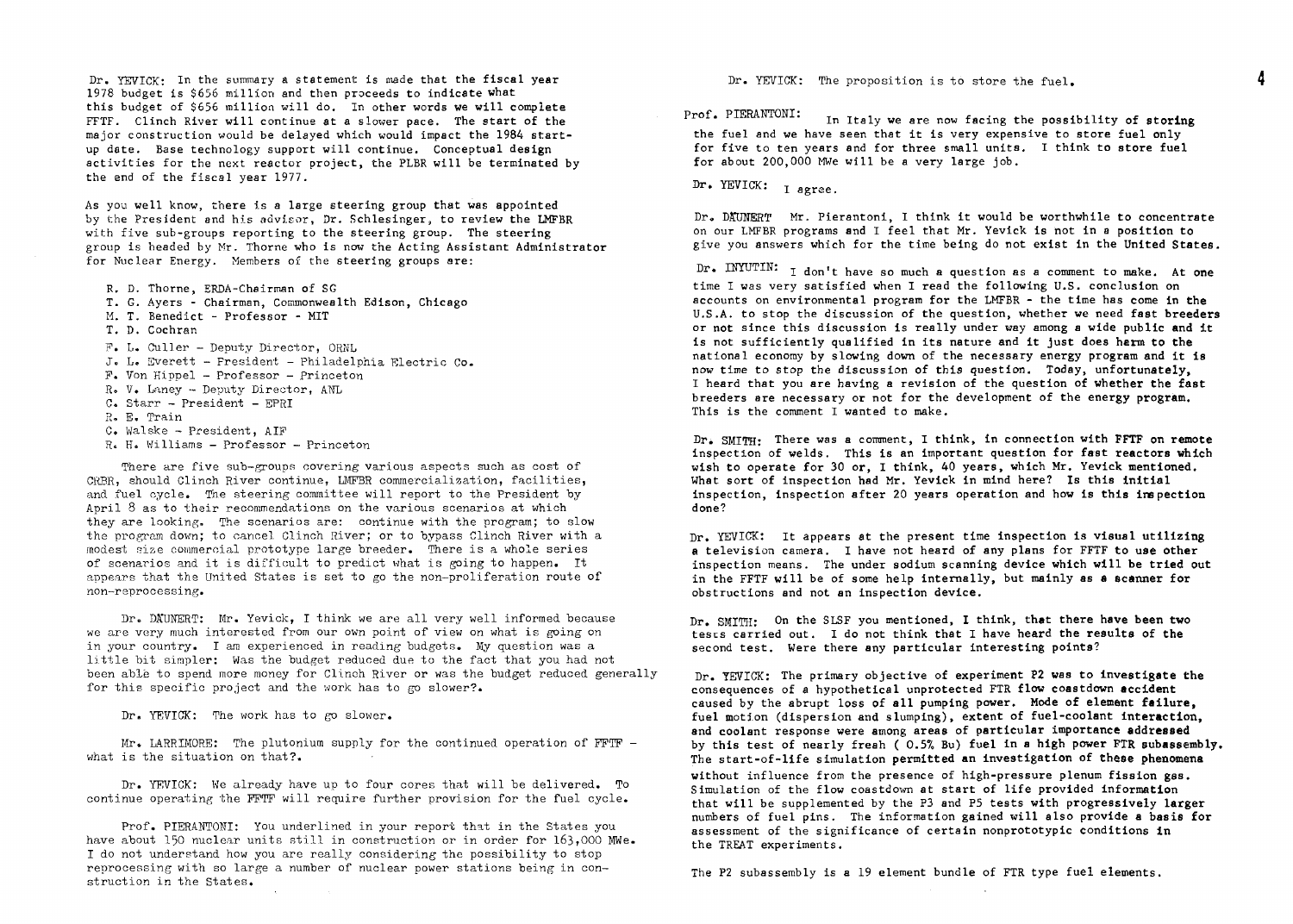The P2 test results show:

- 1. A slow boilout of sodium from the fueled section compared with a predicted rapid expulsion,
- 2. A small net flow maintained through the test section after boilout indicating either no clad blockage or incomplete blockage at both ends of the bundle, and
- 3. An incomplete voiding of the upper bundle indicated by thermocouple data.

The results of the posttest analyses indicate that the contributing factors causing the slow boilout of sodium in the P2 safety test are:

- 1. Different test conditions than TREAT tests which result in earlier boiling and a higher pump head at the onset of boiling.
- 2. Radial incoherences in bundle temperatures and void fraction due to the larger P2 bundle size.
- 3. A radial heat loss from the upper P2 bundle to the sodium bypass resulting in void condensation and hence a lower two phase pressure drop.

Mr. VAUTREY: I would like to ask Mr. Yevick if he could 3end his results of the second SLSF test to us because we would be very interested in this. I don't know if you are going to distribute them to everybody here?

Dr. YEVICK:  $I$  will distribute them to the IWGFR. P3A test was inserted into the Engineering Test Reactor in July and the final P3A transient is scheduled for mid-August. The P3A transient is a stop-action transient in which fuel in various stages of melting will be "captured" to determine the fission gas distribution within the pins.

Dr. KESSLER: There is a program under discussion which is called SAKEF and this program has been revised during the last year and has been broken into several parts, for instance an improvement of TREAT and the question is, is the budget for this new program assured now?.

Dr. YEVICK: Programs such as SAREP and FFTF will continue. SAREF consists of three parts; use KBR2 as a safety facility, second improve TREAT, and third a separate facility with a fairly large transient capability. International cooperation in the U.S. SAREP program is a goal. We will proceed with the SAREP program.

Mr. LARRIMORE: Has a view developed on heterogeneous cores for large LMPBRs?.

Dr. YEVICK: The optimization conference to be held by the BNES will include papers on this subject. Abstracts have been provided to BNES.

Dr. SMITH: I do find myself confused by the American situation and I suspect other people do as well, in one sense if there is not to be reprocessing in the States and if the budget for PLBR is stopped it seems very little sense in continuing with PPTP and SAREF. I do not think I expect an answer to this but it does seem to be an illogical position we are in at the moment.

Dr. YEVICK: The U.S. will have to redevelop its objectives for longer range programs.

Dr. DAUNERT: Gentlemen, I have the feeling that there are lots of questions of this kind which could be put to Dr. Yevick - he is not able to give us a sufficient answer today, I think we will hear what happens in the next few weeks in the United States as soon as information is available.

#### 3. Discussion of Dr. Tomabechi's presentation

Dr. DAUNERT: Before starting the discussion about the Japanese presentation I would like to give Mr. Tomabechi the opportunity to make a correction to his paper which was announced before the break for lunch.

Dr. TOMABECHI: On page five, paragraph four, there is one sentence that is missing. I would like to correct it like this: The results of this experiment indicated that although about 10% of the original sodium was released into the atmosphere, only about 3% of the iodine originally contained in the sodium was released into the atmosphere. All I wanted to say was: this experiment indicated about  $10\%$  of the sodium was released into the atmosphere. However, only 3% of the iodine, originally contained in the sodium, was released into the atmosphere.

Mr. VAUTREY: I would like to ask Mr. Tomabechi for some details which perhaps were given already, but on which I haven't been able to consult my documents. Could he remind us about the JOYO fuel?. What are the basic characteristics of it, that is the linear power, the burn-up scheduled, the maximum cladding temperature and the diameter of the pins?

Dr. TOMABECHI: Certainly I can give you the information. For the time being we are allowed to attain fuel burn-up only to to 25 000 MWD/ton, and thermal power is limited to 50 MW. At 50 MW the maximum linear power is

214 watts per centimetre. The size of the pin: diameter of pellets  $-5.4$ , cladding thickness - .35, outer diameter -  $6.3$ , pitch - 7.6, all in millimetres. What else do you need?.

Mr. VAUTREY: The maximum cladding temperature.

Dr. TOMABECHI: I don't think I have the figure with me at the moment. However, I can tell you the criteria. The criteria is that the maximum cladding temperature should not reach beyond the 65O°C with thermal power of 75 MW. So at 50 megawatts, the figure must be very low. The maximum cladding temperatures at 75 MW and 50 MW are 6?9°C and 542°C respectively.

Dr. WELCH: Could Mr. Tomabechi tell us please if there is any consideration being given in Japan to the design of large commercial reactor beyong MONJU?.

Dr. TOMABECHI: At the moment we are authorised only to conduct major experiment for up to MONJU prototype reactor. However, there are certain activities going on in connection with the follow-on large reactor. We are making a preliminary study on a 1000 MWe reactor.

Dr. SMITH: Could I ask whether there is any planning for reprocessing and developing in general fast reactor fuel cycle in Japan?.

5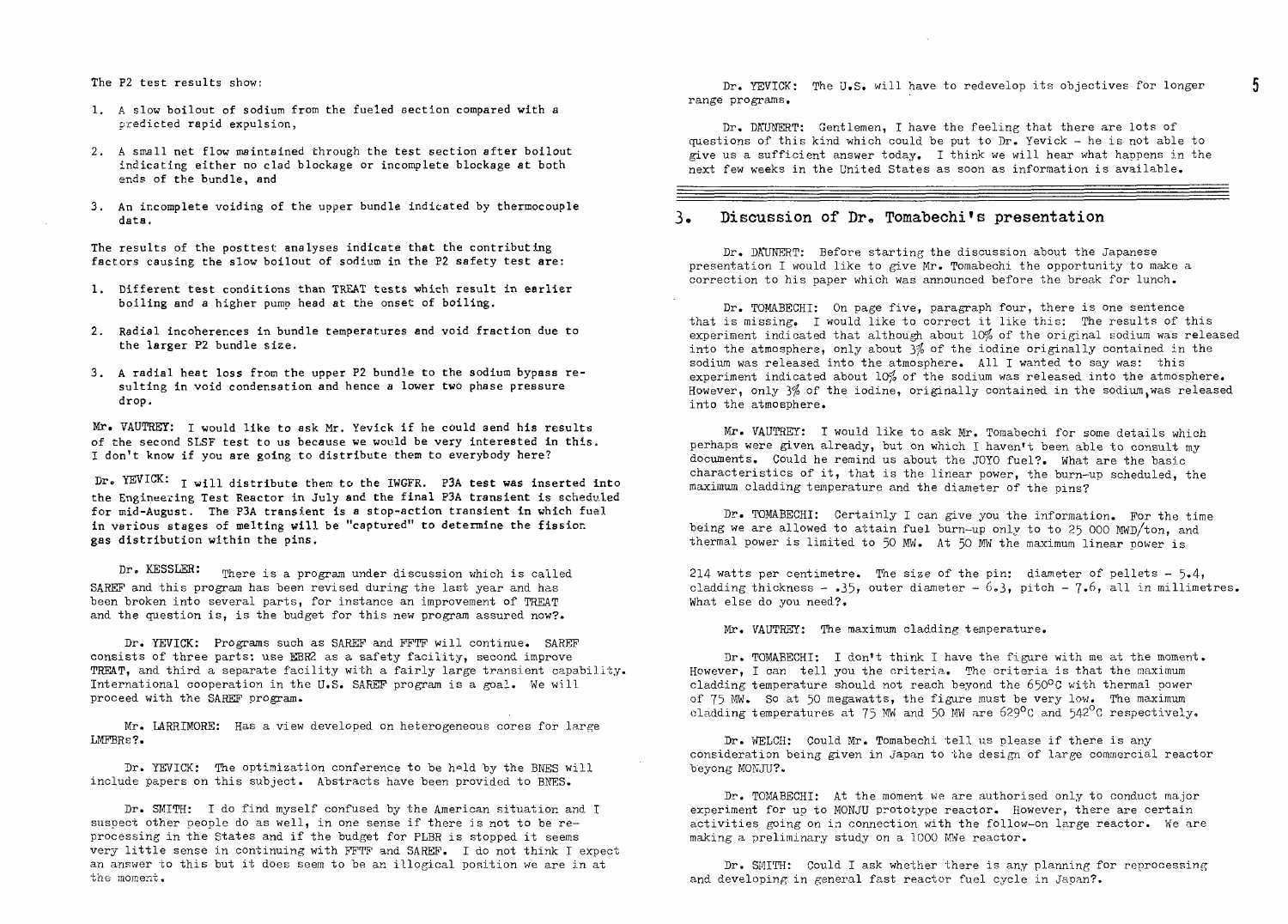Dr. TOMABECHI $\chi$  Yes. We are planning to start the R & D work for reprocessing. According to the present programme by 1985 we will have a kind of a pilot scale small plant for the reprocessing of fast reactor fuel. We are thinking particularly about spent fuel from experimentsl reactor, "JOYO" and prototype reactor "MONJU".

Dr. KESSLER: On page 5 you report about the NaK loop. My question is whether you have any application of NaK within the JOYO or MONJU?.

Dr. TOMABECHI: We have no intention of applying NaK to JOYO at the moment. However, there is a possibility to use NaK for MONJU. Of course we don't like to have a core-catcher. It has not been seriously envisaged to use NaK for cooling a core-catcher but there are other possibilities to use NaK, for instance, for cold traps.

Dr. DAUNERT: Thank you Mr. Tomabechi. We all hope that you will be successful in commissioning JOYO in time.

#### 4« Discussion of Dr» Smith's presentation

Dr. DAUNERT: It was very interesting for me in the context of CFR that there are certain requests made by the utility side to be met before the acceptance of the fast breeder system. I felt utilities asked for the demonstration of a closed fuel cycle. But it makes no commercial sense to close a fuel cycle if there is not a sufficient amount of installed capacity. Have you any idea, Mr. Smith, or could you give additional comments on how to solve this problem?.

Dr. SMITH: This is a very difficult problem and there is much discussion and argument in the UK. The fast reactor is dependent on having a short turn-round of its fuel. If you do not achieve a short turn-round of the fuel you find you use more uranium, at least for a very large number of years, than you do with thermal reactors. On the other hand, at the time when fast reactors are first introduced there will be no need for rapid reprocessing since the countries concerned are likely to have sufficient plutonium in stock to keep fast reactors running for some years. The reprocessing people would prefer to delay any studies of short term reprocessing, because they say the problem is difficult enough even if long cooling times of 5 years or more are adopted. On the other hand the utilities say why should we buy this station only to find out later that it is not possible to reprocess the fuel in less than five years and, therefore, the system does not do what you claim it will do. We have not resolved this problem: we are arguing about it.

Dr. DAUNERT: Please let me know if you find a solution.

Dr. KESSLER: With regard to the fuel cycle you give a number of 0.75 years for the out of core time. This is 2yo days and I suppose that you have about 140 or 150 days cooling time and the remainder of 12l/l30 days is for transportation, refabrication and so on?.

Dr. SMITH: Yes, it is 140 days cooling - that includes the transport to the reprocessing plant and waiting in the reprocessing plant buffer store. From that to reprocessing and refabrication of the fuel back into the reactor we estimate the remainder of the time will bring it up to the 9 months. It is not crucial exactly to achieve 9 months. That happens to be the number we use in our economic studies. If it were a year or a bit longer this would still be acceptable but it would not be acceptable for it to become 2 or 3 years.

Dr. KESSLER: Again in the context of the fuel cycle you talk about different methods for fuel fabrication and especially about the so-called wet process, the gel process, and you also talk about a fully remote fabrication process with low

waste. low plutonium hold-up and so on. Is this the present position and could this become a reference case for your fuel fabrication?.

Dr. SMITH: Unfortunately, we don't have a large-scale fabrication and reprocessing plant so these represent thoughts. It is clear from the operation of the Windscale plant that one of the problems is plutonium dust, this is the reason why gel plant is attractive and a lot of the work being done is towards the development of such a process. This is all development work at this stage.

Dr. WELCH: I think that as Dr. Smith has said the problem at the moment with our fuel plant is dust. One car. either reduce the amount of dust or reduce the hazard from the dust by complete remote control or go to a wet process which deals with the dust but produces other problems. We are building an experimental gel plant and we will be trying that out to see how it functions in comparison with the dry plant.

Dr. KESSLER: The remote fabrication process - has this anything to do with a relatively high spontaneous neutron radiation of the higher actinides?.

Dr. WELCH: Yes, there is a higher radiation from the fuel which is recycled and we believe and have believed for a long time that one has to demonstrate that the fuel will go around the complete cycle at least twice before you say you have proved a fast reactor fuel cycle. To go through once is relatively easy - the second time requires different plant or better plant.

Dr. DAUNERT: In the context of materials development you mention that you now found special material for the replacement of the super heaters in PPR. Have you any idea when this will take place?. Are these under fabrication?.

Dr. SMITH: These are virtually just at the point of letting a contract. I am not sure if the contract has been let or not but it will in any event take some time to fabricate new tube bundles.

#### Discussion of Mr. Vautrey's presentation

Dr. TOMABECHI: You mentioned that you are agoing to install a device for detecting failed fuel pins and I heard from the translation that it is a sniffing device. My question is could you elaborate a little bit on the method to detect the failed pins and my second question is where are you going to install it, in the reactor core of RAPSODIE or somewhere else?

Mr. VAUTREY: I think the translation was not a bad one. This is what is really involved. As you know, in PHENIX we have a much more sophisticated instrumentation above the core.which allows us to detect a faulty assembly, which does not exist in RAPSODIE, at least in the reactor with its normal installation. I ought to remind you that at the time when RAPSODIE was constructed we set up a-device to detect the delayed neutrons on the sodium and also to measure the fission products in the gas circuits. These installations have developed, we have added to them and completed them and this is being done gradually during the course of the years. When RAPSODIE was initially designed it was quite modest because our knowledge and experience did not allow us to do any better than this. However, all the installations which we have, I must say were extremely efficient and we are able to detect especially well a faulty assembly, either through tagging gas or through fission gases which escape and allow us to have an idea as to the age of the assembly, its length of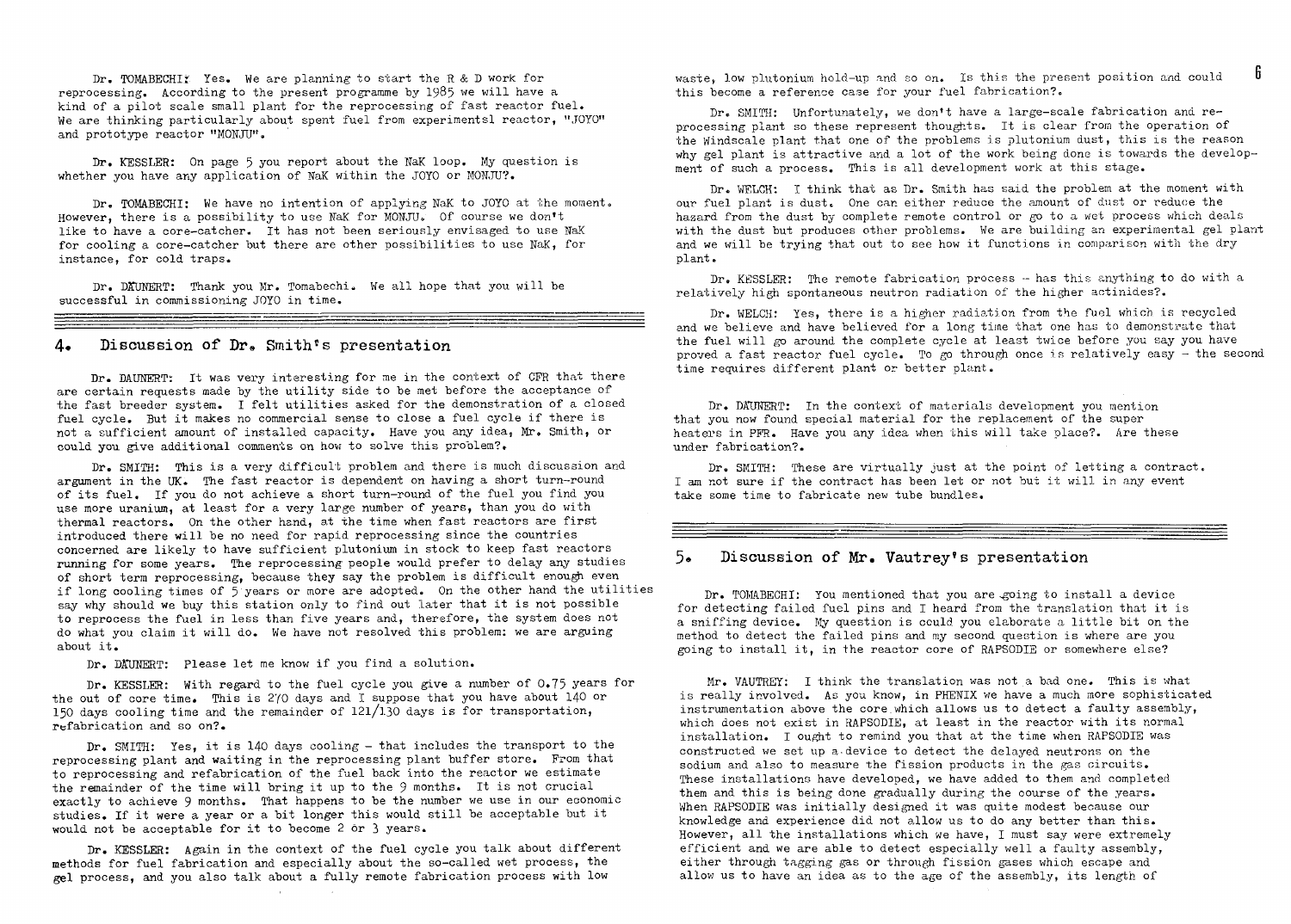stay in pile, also due to the samplings which are taken either in gas or sodium in different circuits. We also have geographical localization, due to the fact that one or another detectors is influenced by say the position of the fault assembly in the core. This is why we have different installations through which people who are used to this kind of work are usually able to quite quickly detect a failed assembly. There are cases, of course, where there are doubts and when we are forced for example, we have some, maybe  $3, 4$  or 5 assemblies which are suspect and we carry out displacements to try to give more precise detection. We have now an additional detecting device. We have called this the sniffing cask — it is really a cask which sniffs. It is a device, a kind of cask which is placed like a cask car to unload a fuel assembly. We pull a little inside the cask a suspect fuel assembly and through the adjoining circuits we detect whether this suspect assembly really is releasing fission gases or not. It is not a permanent device.

and the company of the

Dr. TOMABECHI: I understand you are going to reach from the top of the rotating plug down to a sub-assembly and take some kind of gas which comes out from the sub-assembly. Is this correct?.

Mr. VAUTREY: It is a sub-assembly which we take out partly from the sodium in order to allow slight heating. We have checked that the conditions were such that the heating of the assembly was not excessive.

Dr. SMITH: I would like to ask about SUPER-PHENIX. You mentioned that you discharged the fuel elements without any internal storage. I would like to know what is the maximum decay heat of an element which you discharge and how the elements cooled during the discharge.

Mr. VAUTREY: It is discharged one or two days following the closedown and I think that the power envisaged in the discharge system is roughly 30 kilcwats. I am quoting the figure by memory and I am not absolutely certain.

Dr. SMITH: How is the element cooled?. Is it in a bucket of sodium, is it gas cooling or sodium cooling?.

Mr. VAUTR3Y: The assembly is in fact in a bucket of sodium but the cooling is purely through gas and we are seriously studying in detail the cooling of the sodium vessel.

Dr. KESSLER: I would like to ask a question on two numbers you have given on page 15. Perhaps I need only a little bit more explanation but you have indicated for the cladding a swelling rate for the diameter  $AD/D$ of 5\$ and then you have mentioned for the Hexagonal tube 1.6% over the plates. Are those two numbers due to different material or is it just a different geometry which has to be taken into account?.

Mr. VAUTREY: I am not quite certain about the reply to this. However, the cladding deformation in diameter and the deformation of the hexagonal tube are two different problems, first of all because the pressures are not the same. Regarding the question of the deformation of the cladding, we have overall deformation of the cladding and the pressures are not at all the same in the two cases so the behaviour is different.

Dr. SMITH: There are some more questions I would like to ask. First of all on the question of fuel cycles for the series of stations about

which you are talking, the ones following SUPER-PHENIX, what studies and plans are you making for reprocessing and refabricating fuel and what fuel plants are you proposing to build?.

 $\overline{I}$ 

 $\sim$   $\mu$ 

Mr. VAUTREY: For the time being as to SUPER-PHEHIX, the fabrication of the fuel is going to be in Cadarache in the same workshop which fabricated the RAPSODIE and PHENIX fuel, the capacity of which was extended to 20 tons per year. The reprocessing of SUPER-PHENTX can only be done in the Hague on the pilot facility called HAO (high oxide activity). This is an old reprocessing pilot facility to which we have added a head-end to allow for the reprocessing of the oxide fuel, light-water fuel with high activity and the fuel of the fast reactors. There is a question both for reprocessing and refabrication. It is also a question of an installation which basically speaking are not specific, which are not adapted that is to say to a large capacity and corresponding to a large chain of plants. At present we are studying both with respect to reprocessing and refabricating on a preliminary basis, factories, the capacities of which will be at least 100 tons per year or 200/250 tons per year. These are factories or plants which will be adapted to covering the requirements of a chain of fast reactors of 6,000-10,000 electric megawatts. This is what is planned to be carried out at the time when the programme of Electricité de France is going to develop and after SUPER-PHENIX will be carried out in series, as our Soviet colleague said.

Dr. SMITH: On the head-end plant at the Hague and on these 100 ton and 200 ton per year plants, what cooling time before the head-end treatment are you planning?. How long before you can put it into the plant?.

Mr. VAUTREY: I think it is less than one year.

Dr. SMITH: For both the existing head-end plant and the future ones which you are planning?.

Mr. VAUTREY: Yes.

Dr. SMITH: The problem I have is the kind of criticality problems you will get in a light-water reactor reprocessing plant and so on - How do you overcome them by more dilution just?.

Mr. VAUTREY: Yes, the head-end is made both for high activity lightwater reactor and fast reactor fuel. In any case by dilution.

Dr. SMITH: In the question of the size of the later fast reactors, SUPER-PHENIX 2 and so on, which you mentioned as being 1800 megawatts electric, what turbine size is that, is that 1 turbine or 2 turbines and 'though I believe you have not finally decided on this, what are your reasons for going to a very big station?.

Mr. VAUTREY: I must say that it is mainly a tendency of some people and I think just saying that the fast breeder plants because they have no pressure are more adaptable or have much more possibility for greater power than light—water reactors but this value I think has no real meaning up to now.

Dr. DAUNERT: May I comment on this. I think we had the same situation in Germany. I remember during the 9th AGM we told you that the original approach for the size of SHR-2 was up to 2000 MWe. The power of 2 000 MWe was envisaged because utilities always like to have as large stations as possible if they are large utilities because of a better commercial behaviour. In any case you need in the order of 100/l20 people to run the reactor and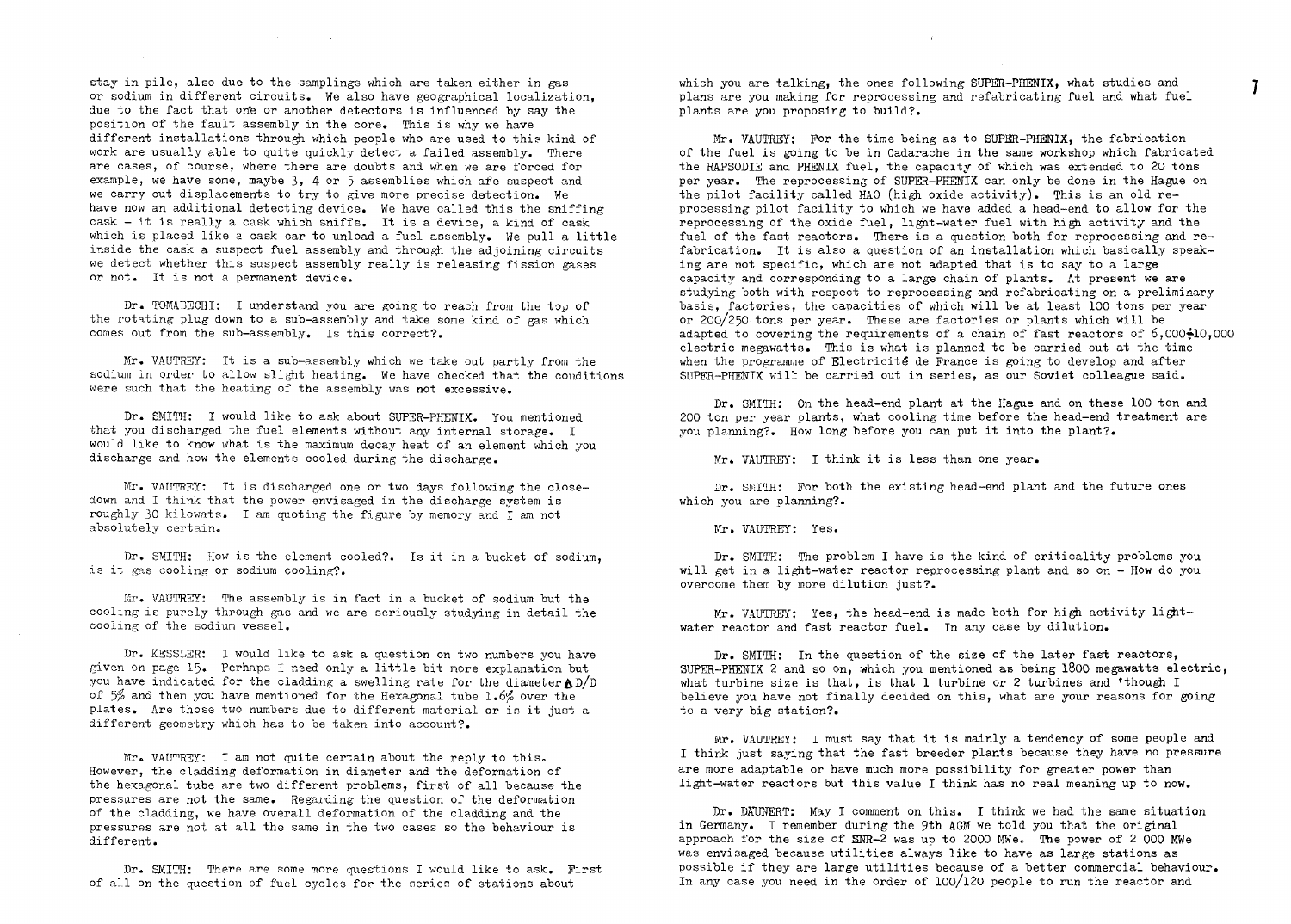this does not enlarge if you go from  $1,200$  to 2,000 megawatts.

Dr. SMITH: There are some contrary views on this. With the increase in size the reloading time goes up in an unfavourable manner and in addition the maintenance time for things like turbines also increases and the effect of all general maintenance problems may mean that you do not get as much benefit as is at first thought.

Dr. DAlMERT: T think, Mr,, Smith, it is not so much the question of a turbine. Anyway if you go to 1 800 or beyond this for the time being you need two parallel turbines and no far this is not the problem. It is very interesting for me to hear the other aspect, the time out of order for reloading and it is the first time I heard that anyone made calculations about this. Could you comment a little bit more on this?.

Dr. SMITH: We have done a simple sum of preparation time plus an equal time per sub-assembly and this does tend to favour the smaller sizes because you have the whole reactor shut down while you are removing one fuel element essentially unless you could develop a method for changing fuel elements two at a time. There is some viewpoint in the UK that 1 300 megawatts is already too large, and people would like to go to a smaller size, that it does seem clear that thero is a fairly large penalty in going down from 1 200 to say 600 megawatts in cost but I think that the cost benefit in going up from 1 200 to 1 800 or 2 000 may not be very great. There are certainly bigger problems in designing the reactor.

Prof. PIERANTONI: In Italy, as far as I know, one of the reasons that ENEL is in favour of large power stations is due to the fact that it became more difficult to find a place for a nuclear power station and the experience we got is quite funny. People think in terms of a number of units, not on the total power so in Italy we have foreseen to have a maximum 4 unit in one side, independent from 600 or 1 2000 megawatts. This, I think, is a quite important reason in order to increase the power because the number of sites which will be allowed for the nuclear power station will not be very large placed in an evenly populated country like Italy.

Dr. DA'UHERT: I think this is the experience with us all. The amount of trouble with public acceptance is not proportional to the power of the station.

Dr. INYUTIN: I have a question to Dr. Smith. Could you clarify please what you meant speaking about 1 200 or 1 300 megawatts is too large a size. Do you mean a nuclear plant or a turbine one?.

Dr. SMITH: I was thinking of the size of the reactor for CFR. The reference design is actually 1 320 megawatts gross which feeds two 660 turbines which gives you roughly 1 250 megawatts net. Since we have not yet started constructing the station that gives an opportunity to people to ask whether that is the best size, and I was merely saying that it is the view of some people that the reactor's size could be smaller with some advantage and certainly from a safety point of view there are considerable advantages in smaller reactors. They don't have such large positive sodium void coefficients and in addition the strength of the containment seems to go up relative to the size of the HCDA's, though both are smaller. So I see safety advantages in small reactors. We have some safety difficulties with 1 300 megawatt size. These will be more difficult with 1 800 megawatts and still more difficult with larger stations.

**Carl Committee** 

Mr. CICOGNANI: Just a short comment which is in connection with Mr. Smith's  $8$ point. This factor of sodium coefficients could really lead towards a heterogeneous core concept and this could be a point in favour of such a concept.

Dr. SMITH: We are studying heterogeneous cores in the UK only really because of safety reasons, not because of better uranium utilization, 'though some heterogeneous cores at which we have looked had better utilization. I was going to ask Mr. Vautrey what sort of heterogenous core he has in mind for subsequent stations but I imagine that is not yet fixed. We in the UK have not yet identified a heterogeneous core which we consider suitable and safe for use in CFR.

Mr. VAUTREY: I must say that we are also studying different possibilities and I think it is too early to give results. We are thinking of what we call purely radial heterogeneous core or radial-axial. Radial means some fertile part in the centre and other fertile parts around and radial-axial means that some sub-assembly could have a fertile part between two fissile parts but this is being studied.

Dr. SMITH: If I could comment on this. We have looked at these type of cores. Difficulties we have found with the radial cores are first of all a difficulty in finding a place to put instruments to measure the flux because the instruments on the outside of the core are not sensitive to what goes on in the middle of the core. Another difficulty is that emerging from the top of the core are jets of sodium of different temperatures which may cause thermo cycling problems. They seem to be more sensitive to fuel management problems as the power will shift from zone to zone very easily. The Doppler coefficient in general we find to be lower. Another point is with the axial layers. We have found in some conditions that you can get an increase in reactivity by voiding the fertile part as a result of the increase in coupling between the layers. So you have to design it rather carefully and you also have to be careful about fuel slumping  $-$  fuel melting and so on. The general experience with a number of cores at which we have looked is that they looked good to start with but the more work you do the worse they get.

Are you concerned at all about the different temperatures of the sodium on the above core structure?.

Mr. VAUTREY: Yes, that could be a problem.

Dr. DAUNERT: I think, gentlemen, lots of things have to be done in this direction and it will be a good idea to have a specialist meeting on this topic in future.

Dr. KE3SLER: Since the UK has definite steels chosen for the primary circuit and heat exchangers, what are the reference steels for the primary circuit and evaporators for the SUPER-PHENIX?. The UK has reported that they go to 316 steel for the CFR primary circuit and to 9CR IMo ferritic steel for the CFR evaporators, super-heaters and steam generators.

Mr. VAUTREY: As you know, alloy INCOLOY will be used for SUPER-PHENIX steam generators and for primary circuit - some kind of 316 steel. After the SUPER-PHENIX we are looking carefully to iron-chromium ferritic steels, which we call the EM—12, for steam generators.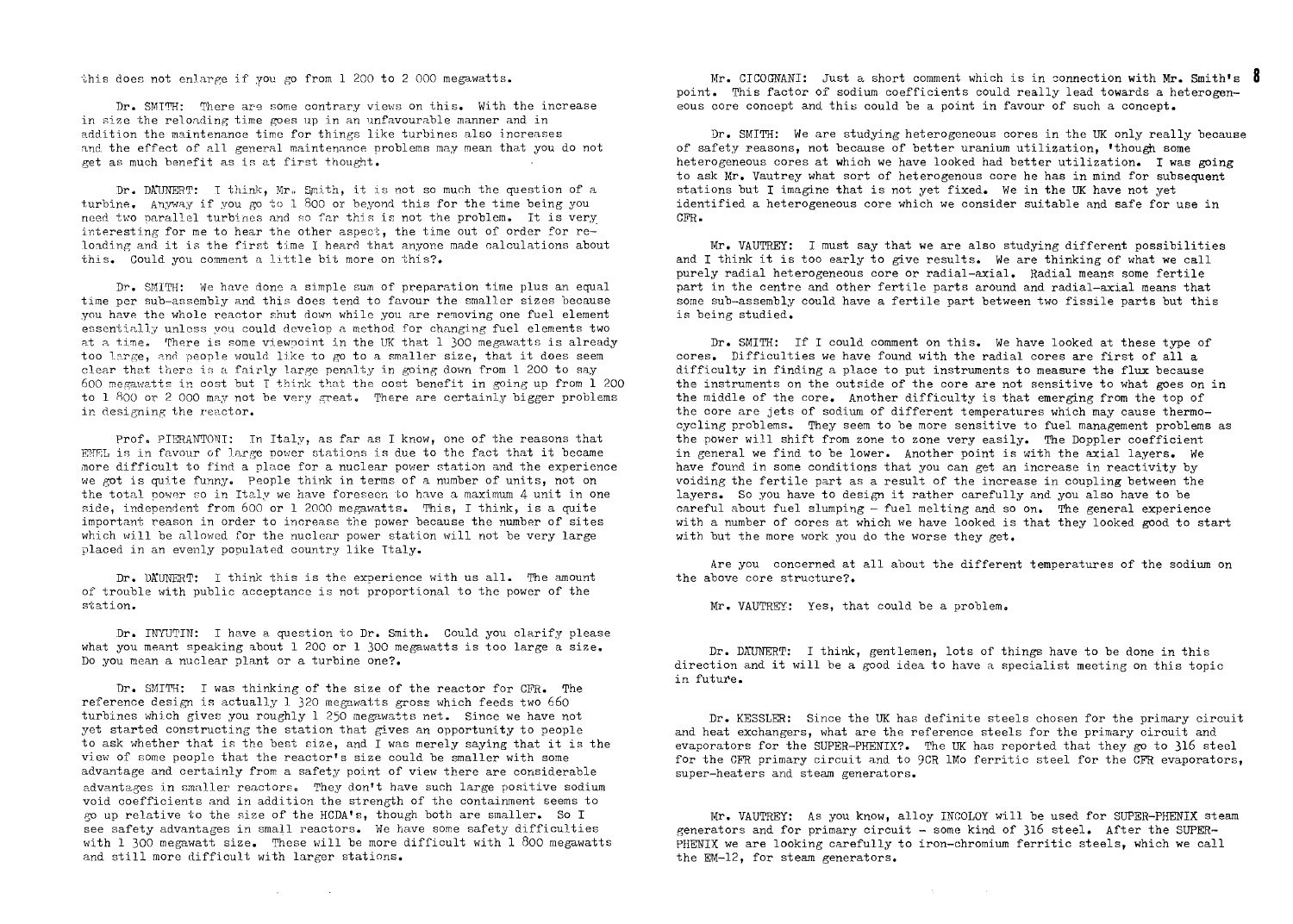Dr. DAUNERT: I have a question just for clarification because I did not get it during your presentation. You gave some figures about your plans for nuclear and fossil capacity to be installed until I985. Would you please repeat these figures?.

Prof. PIERANTONI: In Italy we are now facing more difficulties with building a fossil power station than a nuclear power station. This is due to the fact that the nuclear power station is approved by the government at the initial level whereas the fossil power station is approved at the local level. Taking into account these difficulties, we plan to have in Italy in 1985,65 000 MWe including 4 000 MWe nuclear power stations already decided. This is necessary to compare with 25 000 MWe peak demand which we had in 1976 and also this figure may be compared with about 40 000 MWe installed which we had last year. I think it is interesting to know that 4 000 MWe decided in September 1973 during the oil crisis are still to be located. Two of them were not accepted by the local government and are awaiting a solution and two of them were accepted by the local government at the regional level. Wow we are facing a strong anti-nuclear campaign carried out by the friends of fields, the friends of the flowers and some other associations like these. On the one hand if you decide in Italy to have a nuclear power station you must decide on the so-called long term housing planning for ten km. radius. This puts a lot of limitation on housing around the nuclear, power station because this plan can only be changed by the representative of the central government. This law was introduced in order to avoid what happened in Casaccia, where after the approval of an area for a big nuclear centre, we had about 40 000 people living near the centre because there were no regulations.

Dr. SMITH: You mentioned some large joint tests on sodium fires on "Esmeralda" which has to be made at Cadarache. How large are the fires you are contemplating in these tests?.

Prof. PIERANTONI: I don't remember exactly. I think probably 40 m<sup>3</sup>. It costs a lot of money.

Dr. DAUNERT: I remember in one of the presentations, I think it was yours, Mr. Vautrey, yesterday we heard the figure about the amount of sodium which can be used in this facility but personally I don't remember.

Prof. PIERAMTONI: The "Esmeralda" experiment is still under design. I think there is probably still no definite figure for the amount of sodium which will be burned. I will send all the information as soon as possible about this facility which will be quite a large one.

#### 6. Discussion of Prof. Pierantoni's presentation 7» Discussion of Drs. Da\*unert's and Kessler's presentation

Dr. SMITH: On page 14 Dr. Kessler mentioned that energy conversion factors in fuel-sodium interactions were in the range of 0.02 to 0.025%. Could you say anything about what this really means?. In particular, maybe only part of the fuel actually took part in the interaction. Is this calculated on the basis of the total fuel present or the efficiency of the interaction for that part of the fuel which actually interacted?.

Dr. KESSLER: First I have to explain a little bit about the experiment. There are one or seven pin bundles, the length of the fuel pins is about 30 cm, half of the fuel is molten and. has the possibility to interact with the surrounding sodium. What is then done is one takes the whole loop geometry and calculates the increase of mechanical energy of this flowing loop system obtained from the increases in pressure and sodium velocity and certain interfaces which can be set on the loop. This increase in mechanical energy is then related to the total amount of fuel as it has been done in earlier times for the TREAT experiments. It is the same system and from those calculations we receive these energy conversion factors.

Dr. SMITH: On the question on the increasing flow rate from 6m/sec to 8 or 9m/sec (this is on page 16), what is the limiting criteria for flow rate?. Is this cavitation, noise, damage or what are you seeking as an upper limit?.

Dr. KESSLER: The experiments have been done in a rather big test facility, the so-called RSB at Bensberg, with a piping diameter of about 600 mm. One has increased the velocity from the normal SNR-300 reference velocity to almost a factor of two higher. One has then investigated all determining parameters like cavitation on the pump impellers etc. Within the range of velocity increase no real limitations have been found and it would be possible to go to higher velocities.

Dr. DATINERT: Mr. Smith, we cannot give you the final answer because we do not have the final results yet but I would like to illustrate what we are now aiming to do. This part of the work in Bensberg is part of the  $SNR-2$  work. The first analysis of the cost break down of the  $SNR-2$  reference design told us that in the order of 20% of the costs are related to piping, especially valves and armatures. So we try to find out if we can reduce the piping diameter and therefore the tremendous costs of the valves from 600 mm diameter to smaller dimensions. The first step is to go to 350 mm and the mentioned velocities of sodium correspond to this diameter but these experiments are not finished. Finally the results should be fitted back in the design of the SWR-2.

Dr. SMITH: Perhaps I can just add a comment. This oroblem does not apply so much to the tank design where we have much less primary piping, but we have been concerned particularly with pump impeller design to keep the cavitation noise down as far as possible. That is probably a more stringent limitation than cavitation damage in order that we can apply an acoustic detection. Otherwise there is always an advantage in going up in sodium velocity, particularly in a core itself. Perhaps I could ask if Mr. Vautrey has any comments on this point?.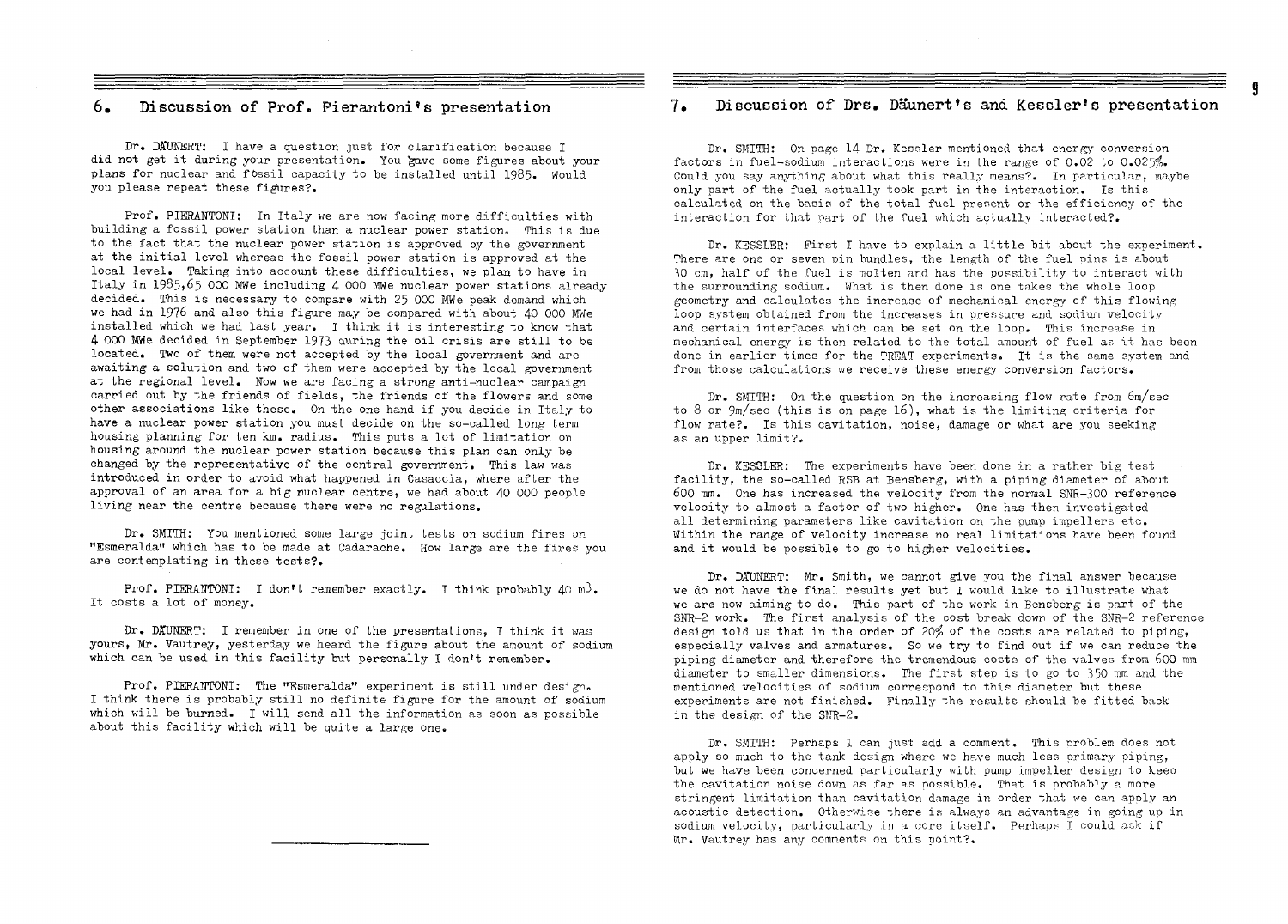Mr. VAUTREY: I fully endorse what Mr. Smith has said. On one hand in the pool type design the problem of the primary pipes almost does not arise, and I must say that we are also examining the question for the secondary circuits of increasing perhaps the speed of sodium to reduce the diameter for reasons of economy. In the primary circuit, however, we are studying the problem of cavitation in the entry of the core very carefully. In this case studies have to be not only theoretical but have to apply above all to a given type of design because the emergence of cavitation does creat difficulties for any detection of sound noise in the core of the reactor.

How I would like to put a question. Is the existence of core catcher considered in Germany as a final choice?. This question is a very controversial one, especially in the US but this question is far away from being a clear one and has supporters. What do you think about this from your part?.

Dr. DAUNERT: I will try to give you an answer and if it is necessary Dr. Kessler will add some comments. The final decision to have a core catcher or not is to be made in the course of the licensing procedure. At the time being there is no formal decision by the licencing body that it is necessary to have a core catcher for the SNR-300. All discussions we have had indicate to us that there is a very high probability that the licencing authorities would put such a request on SWR-300.

We started, therefore, with an approach which will give us an opportunity to install a core catcher later on but now we have reached a point where we have to make a decision whether to install a core catcher or not. In parallel design work on the core catcher was done and discussed also with the licencing authorities and if you ask me for my personal guess I would tell you it is very probable that we will have the request of the licencing authorities to install the core catcher.

Dr. KESSLER: I would just confirm what Dr. Däunert said. Our work is going on at SUR. R & D programme and engineering is done as if the core catcher would be inserted, and all the delays during the last year were due to the fact that new problems, which were not in a normal R & D programme, like the irradiation behaviour of insulating materials, materials properties for concrete insulating materials, also thermodynamic properties and so on, had to be investigated and agreed with the licencing authorities. Then the problem of vapour generation from concrete at higher temperatures in the range of 200 $^{\circ}$ C had to be solved which means work is going on as if the core catcher would be in. We also initiated work, before I asked yesterday Dr. Tomabechi, on BaK circuits. NaK circuit is supposed to be the cooling system for the core catcher. It is some kind of provisional work going on in case one is finally decided upon.

Mr. LARRIMORE: Is the core catcher question, therefore, not going to affect the schedule for the SNR-300?.

Dr. DAUNERT: The core catcher question has affected the time schedule of the SNR-3OO very hardly. Just to give you an impression of the kind of discussions which are going on: the first discussion between the licencing authorities and the manufacturers led to the provisional design to how such a thing could look like. Then the licencing authorities studied the first design and asked for redundancy of the cooling of the core catcher. The problem due to the specific construction of the cooling system was that you can have a redundancy of diverse system, which cannot be replaced later on,

 $\sim$   $\sim$ 

 $\sim$ 

only as long as both systems are available. It is now a question for the government to take over the risk to stop the operation of SNR-300 if one system fails, although it is not needed because then the conditions of the licence are not fulfilled any longer.

10

Mr. CICOGNANI: I would like to ask you about the SNR fuel. Do you foresee to fabricate fuel assembly elements and then to ship them into the reactor or do you foresee some kind of inside assembling of pin bundles?.

Dr. KESSLER: For KHK-2 and SNR-3OO it is foreseen that the fuel pellets and the fuel rods are fabricated by ALKEN at Hanau or by Belgo-Nucleaire at Desel, Belgium. The assembling is again done by Belgo-Mucle'aire at Desel for full fuel elements and on the German side by ALKRM. It was foreseen to be done by AVU but it is done by ALKEM because of the Pu licence and so on. This means the fabrication of the fuel bundles at the fabrication plant and shipment to the reactor.

Dr. SMITH: Do you have any plans for developing the reprocessing to complete the fuel cycle for fast reactors?.

Dr. DAUNERT: It is one of the topical items which we have under internal discussion, but may be Mr. Kessler could give you a short comment on the state-of-art and what we have reached up to now. You know that we had discussions with the UK and also with Prance to reprocess especially the SWR-3OO fuel but it is not a concept for the future.

Dr. KESSLER: As Dr. Däunert said this is under internal discussion. As it stands now we have studies of reprocessing work in Karlsruhe in a small facility, the so called Milli Facility which can reprocess one  $kg/dav$ . This facility is not foreseen and not capable to reprocess fuel of  $KNK-2$ or SNR-300. On the reprocessing side for fast breeders work has decreased during the last two years, because we had to increase work on light water reactor reprocessing. As to the possibilities to reprocess SNR-3OO and KNK-2 fuel in the FRG; in principle, we would have the WAK facility at Karlsruhe. which is a 30-50 ton facility for light water reactor fuel. Most experts in Germany think that this possibility is not feasible at the moment. On the other hand there are definite plans to ship the SW?-300 fuel over to France and reprocess it there.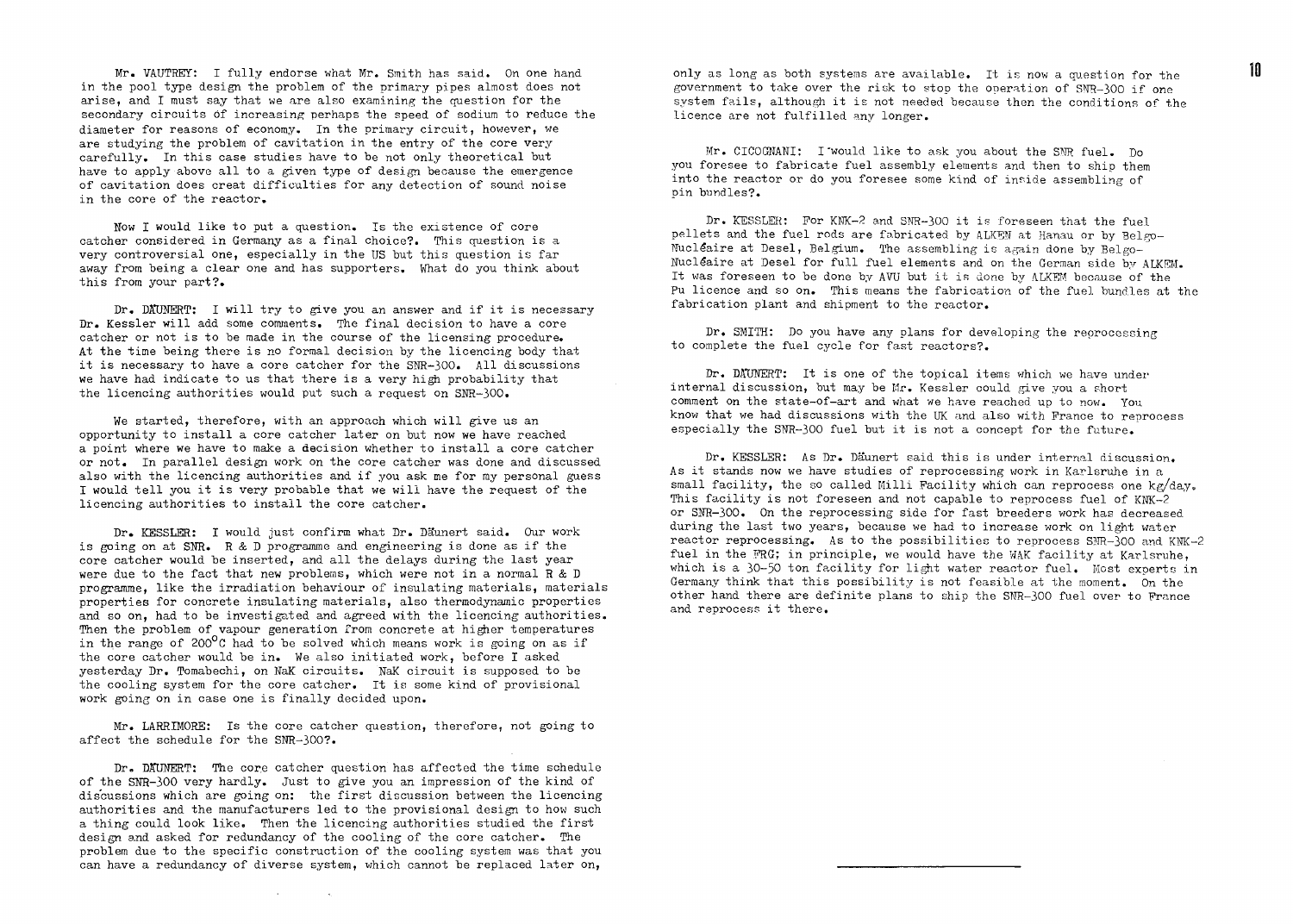### 8. Discussion of Mr. Balz's presentation

 $\mathcal{L}_{\text{max}}$  , and  $\mathcal{L}_{\text{max}}$ 

Dr. DATMERT: I think it was a very impressive report. First progress was made indeed on the basis of specific work to come together in the frame of the European Community.

Dr. SMITH: In talking on research and safe handling of Pu and so on, have you given in the CEC, or are you proposing to give, any thought to transport problems?. It seems to me there are special transport problems of fast reactor fuels which perhaps should be tackled by international organizations. I believe we had one specialist meeting some years ago on this topic.

Mr. BALZ: In the frame of a Commission's R&D programme on plutonium recycle in light water reactors, the impact on the environment of plutonium transport under normal and accidental conditions is considered. R&D is also done in order to decrease that impact, e.g. development of a large transport cask for plutonium in oxide form. To some extent, this work is of interest for the LMPBR fuel cycle.

Dr. TOMABSCHI: On page 8 you said that an entirely new technique had made it possible to measure vapour pressures of selected fuel materials at temperatures up to 5000 K and so forth. Do you know what kind of technique you are using to heat up the fuel samples?.

Mr. BALZ: Yes, the samples are heated by a double-intensity laser pulse heating technique with power densities of the order of Mw/cm2. The laser equipment developed at the Karlsruhe Establishment of J.R.C. has a well focused beam with a single transversal mode in a well defined power distribution profile. The temperature measurements with nano-second time resolution are obtained by a high-speed multi-wave length pyrometer.

Mr. LARRIMORE: In view of the discussion of the ANS initiative on safety guidelines is there any written document on the work of this Safety Working Group which describes the accomplishments today and which could be made available?.

Mr. BALZ: It is a rather difficult question. Of course there are documents but we have a special classification system inside the Safety Working Group and documents are generally not given outside the Group without special permission. Coming back to the question of safety guidelines we have not yet reached the stage at which guidelines are already written down. We are just discussing them. I think during the next month we could perhaps reach the stage where we are able to have the first version of some guidelines.

Mr, LARRIMORE: I was referring to a more general statement of what is being attempted rather than the restricted details. Is there any open piece of paper which describes the scope?.

Mr. BALZ: I think a paper is probably not existing but could be prepared

Dr. DAUNERT: Mr. Larrimore, the difficulty to give you an exact answer to your question lies in the following explanation. This action started under the headline that we should try to come to a harmonization of the licensing procedures in Europe at the end. There is a necessity in Europe for some harmonization because we are such small countries that facilities installed on the borderline are also affecting the neighbouring country. My personal feeling why this action was so successful up to now is that it was started in a way of

a workshop. All those groups are installed but from my knowledge there is no paper explaining what they are doing and at what they are aiming, as you wish. Maybe Mr. Balz could consider to find a paper more from the beginning which is always valid to give you a more broad answer to your question. Could you try to do so, Mr. Balz?.

 $\sim 10^7$ 

Mr. BALZ: O.K.

#### 9. Discussion of Dr. Royen's presentation

Dr. SMITH: I have a comment rather than a question. We did some years ago decide that in order to avoid duplication of meetings, particularly specialists' meetings, we would leave to CREST which is now CSNT, I believe, the organization of specialists' meetings on almost all fast reactor safety topics. This avoids us having clashes with the liquid metal boiling group which is now disappearing, with the fuel-coolant interaction group and so on. This is, I think, a fairly satisfactory arrangement but not all our members are represented on CSNI. I just wonder if we wanted to continue this arrangement .

Dr. DAUNERT: I do not think necessarily the members of the IWGFR but what about the member countries?. In our case I know that we are represented on the CSNI. I am not informed but may be Mr. Royen can answer this question.

Dr. ROYEN: In fact all countries represented here, except USSR, are represented on CSNI directly; of course there may be some co-ordination problems but this is one of the reasons for us to participate in IWGFR meetings for instance so as to be able to inform CSNI of the plans of this group and see what can be done.

Dr. SMITH: I am wondering in the case of meetings such as the fuel-coolant interaction studies and possible meetings of that type whether the USSR should or could be invited to these meetings.

Dr. ROYEN: There is no principle problem. We have had participation of Soviet experts in a number of meetings through the IAEA. The only practical problem is that specialists' meetings of CSNI are decided towards the end of November to be arranged within the next 12 months; co-ordination with the IAEA and eastern European countries usually takes some time and because of that it is rather impractical to have arrangements like this on a continuing basis. It is easier for symposiums for instance where we have a 2 year plan with the IAEA or things like that.

Dr. DAUMERT: I have a strong feeling that we should try to find a solution maybe with the help of the Agency to avoid overloading the duties of this Working Group because the safety of the fast breeders becomes a so large area and needs so detailed knowledge that I personally would prefer to go ahead in the way we did it up to now. The question is and this is a question to the Agency, how we could solve the problem of the non-member countries of OECD. Could it be a practical way to organize joint specialists' meetings as we have in other cases. I remember for instance a joint GCFR meeting to give the possibility to the Soviet Union for instance to participate.

Mr. LARRIMORE: I think that there has to be a specific case in which there is a specific interest in order that the Agency should bother trying to 11